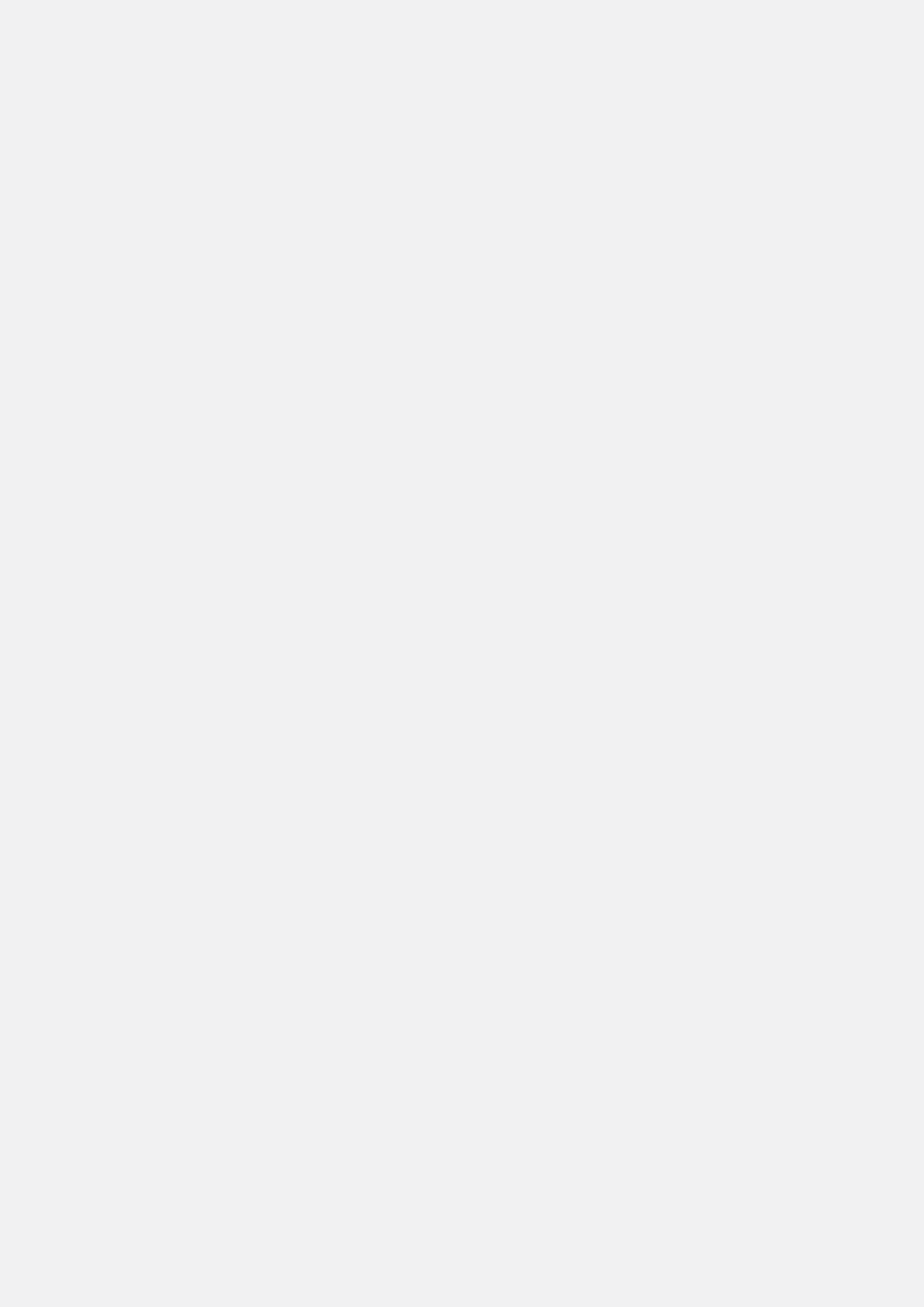# **Contents**

| Annex 1: Assessing differences in cases                    |  |
|------------------------------------------------------------|--|
| Annex 2: Details of calculations for selected categories18 |  |
|                                                            |  |
|                                                            |  |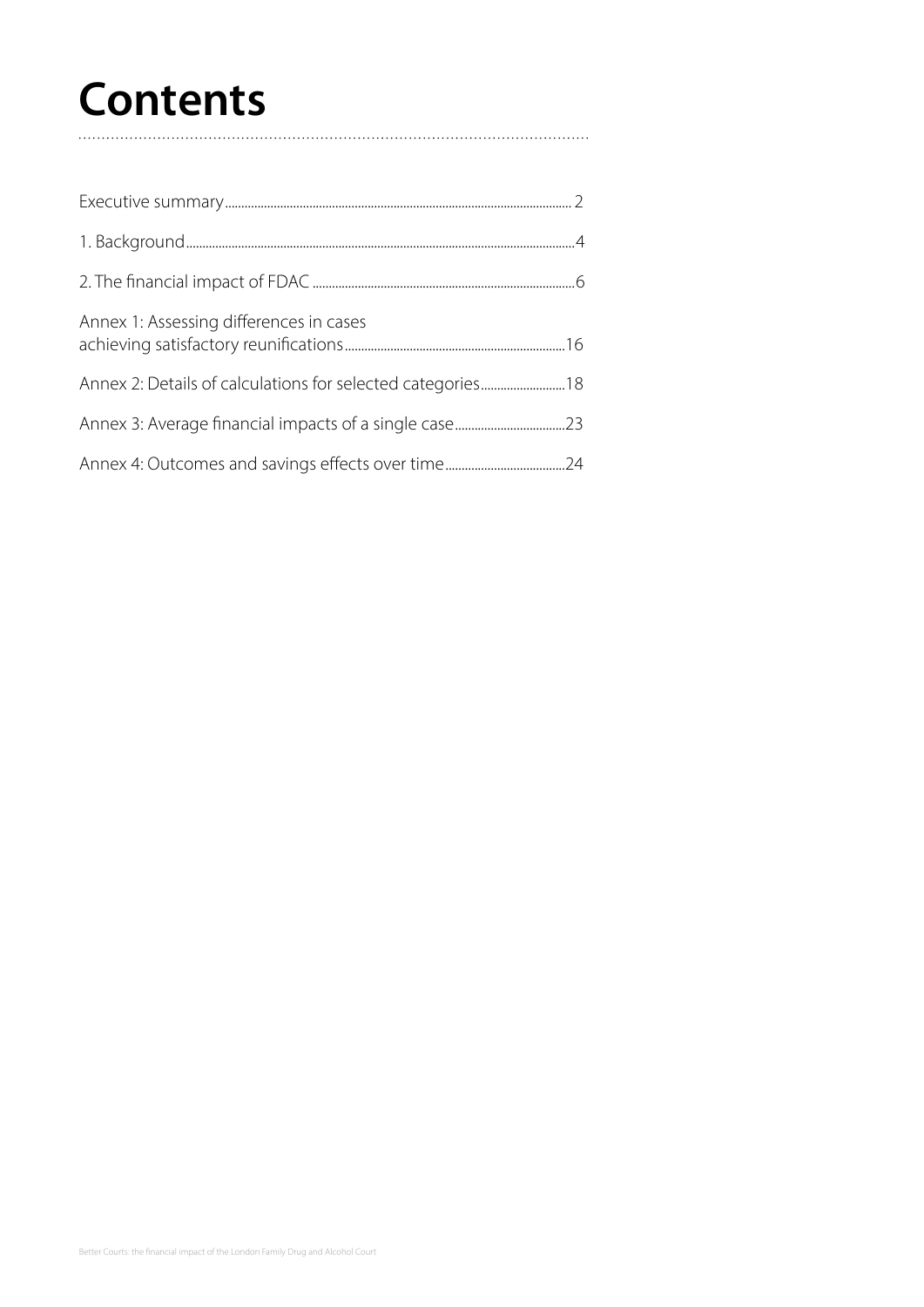# **Executive Summary**

Family Drug and Alcohol Courts (FDACs) are rooted in the idea of problem-solving justice, in which courts use their authority to address the complex social issues that bring people before them. FDACs specialise in hearing cases where local authorities are applying to remove children from their families due to substance misuse. They are run by specially trained, dedicated judges who provide direct, ongoing supervision and support to parents in recovery. The judges work closely with a team of social workers, psychiatrists, substance misuse workers and other professionals who offer a personalised package of support and treatment that gives parents the chance to overcome their addiction and show that they are capable of caring for their children.

The UK's first FDAC was launched in 2008 in London and today supports more than 40 families a year. The Department for Education has supported the rollout of the FDAC model, and today eight FDAC clusters are in operation, serving 19 local authorities at 12 courts, with more sites in development.

FDAC has been shown to have better outcomes than normal care proceedings. In 2014, an evaluation report by Brunel University concluded that compared to standard proceedings:

- Children whose cases are heard in FDAC are less likely to be taken into care permanently;
- Parents in FDAC are more likely to cease their drug use;
- Children in FDAC are less likely to experience further neglect and abuse.

#### **The value for money of FDAC**

Our new analysis demonstrates that FDAC saves the state money. Across the 2014/15 caseload, the London FDAC cost £560,000 (in respect of specialist staff salaries, office costs etc.) and generated estimated gross savings of £1.29m to public sector bodies over five years. In other words, for each £1 spent, £2.30 is saved to the public purse. These cashable savings accrue primarily from FDAC's better outcomes: fewer children permanently removed from their families, fewer families returning to court and less substance misuse. The savings generated by FDAC exceed the cost of the service within two years of the start of the case.

#### *Immediate savings*

In 2014/15, London FDAC initiated 46 cases at a cost per case of £12,170 on average. However, the upfront costs of the service are partially offset during proceedings because FDAC saves money on legal costs and experts witnesses and assessments. These immediate savings mean that the effective cost of the service was only £5,825 per case on average.

#### *Longer-term savings*

Drawing on the outcomes described in the 2014 Brunel evaluation and information on costs collated from a variety of sources, we conclude that in the five years following the commencement of an FDAC case the court will generate three types of long-term savings compared to standard proceedings:

- FDAC keeps more children with their families. This saves public money that would otherwise be spent on taking children into care. This amounts to an average of £17,220 per case;
- Families who appear in FDAC are less likely to return to court. FDAC therefore saves money on future court costs. Savings in the cost of parents returning to court either after reunification or with future children are £2,110 per case on average.
- More parents in FDAC overcome their drug and alcohol addictions. This creates savings for the NHS due to reduced long-term need to provide drug treatment; and to the criminal justice system due to reduced drugrelated crime. These savings amount to £5,300 per case on average.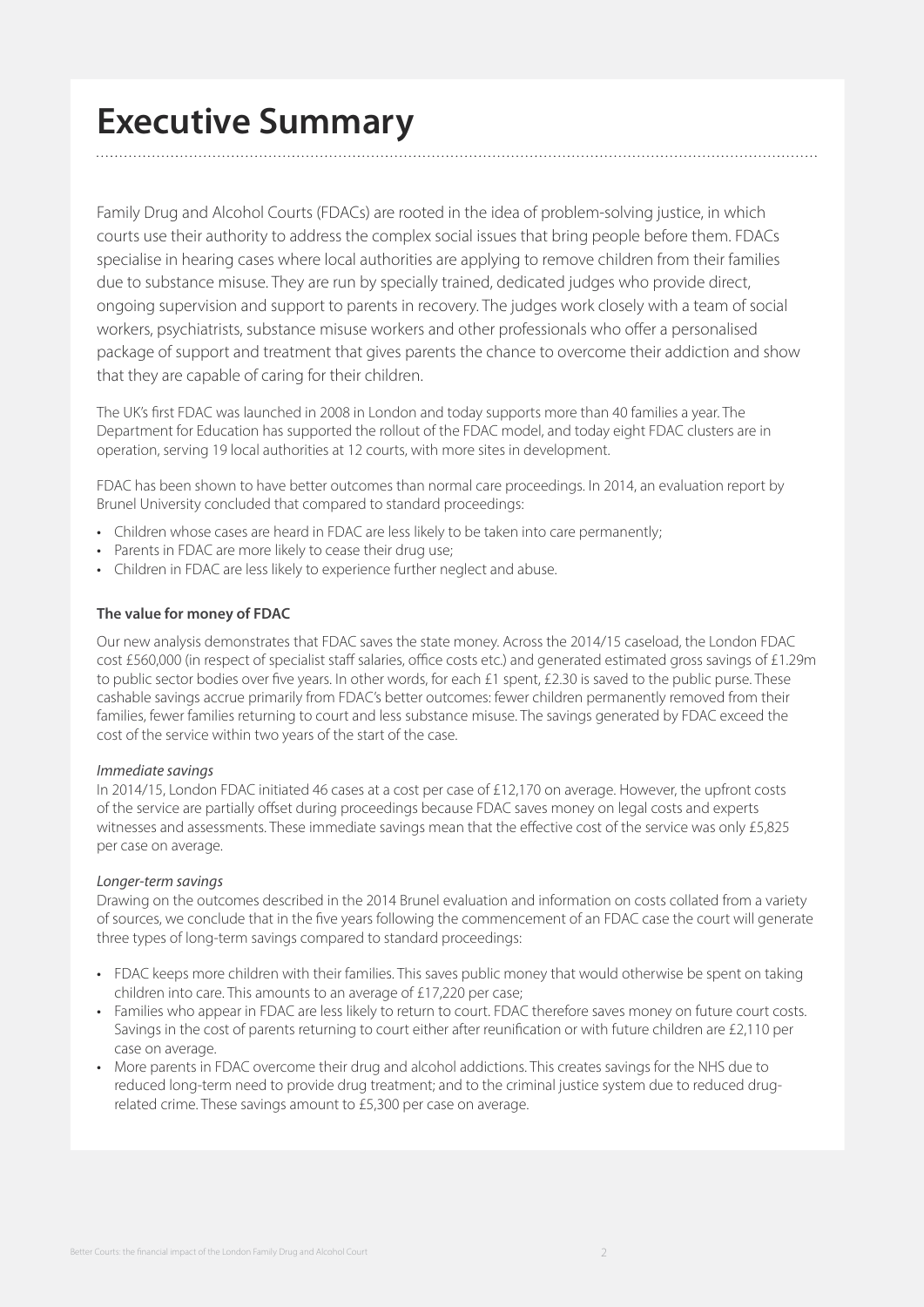However, there are also two areas where FDAC costs more than standard proceedings. Firstly, more parents take up substance misuse treatment during the court proceedings which incurs a cost or £2,485 per case on average. Secondly, as more children remain with their families there is an additional cost of supporting those families which is on average £460 per case.

Taking all of these factors together, over five years the net financial saving relating to the FDAC in 2014/15 caseload is some £729,000, which equates to £15,850 per case on average.

#### **About this analysis**

This analysis focuses on the direct costs and savings to local authorities and other state stakeholders and does not include wider savings and benefits that could be attributed to societal outcomes (such as citizens' well-being). It is modelled on the London FDAC 2014/15 caseload, which consisted of 46 cases which began proceedings in the 2014/15 financial year. We have looked at the financial impacts in proceedings and for five years following the commencement of cases.

In developing these estimates, we have drawn on outcomes data gathered by Brunel University as part of their 2014 evaluation (Harwin et al., Changing Lifestyles, Keeping Children Safe: *an evaluation of the first Family Drug and Alcohol Court in care proceedings*). The Brunel study used a sample of 90 families going through FDAC (during 2008-2010), in comparison to 101 similar families going through standard care proceedings (during 2008-2012), plus a one-year follow-up on a smaller sub-set. This has been combined with cost data gathered from a number of sources, which are described in the relevant parts of the text.

A key assumption of this analysis is that the impact of FDAC in 2014/15 was the same as that observed by Brunel in 2008-2010. Further analysis of long-term FDAC outcomes (such as the number of children returned to parents who are the subject of further court proceedings) is currently being undertaken by Brunel University, and the analyses presented here are subject to change in the light of that research.

All monetary figures (unless otherwise stated) are presented in terms of 'net present value', in which the value of future savings is lessened to reflect a greater preference to have savings sooner rather than later. In calculating we have used a discount rate of 3.5% in line with HM Treasury guidance.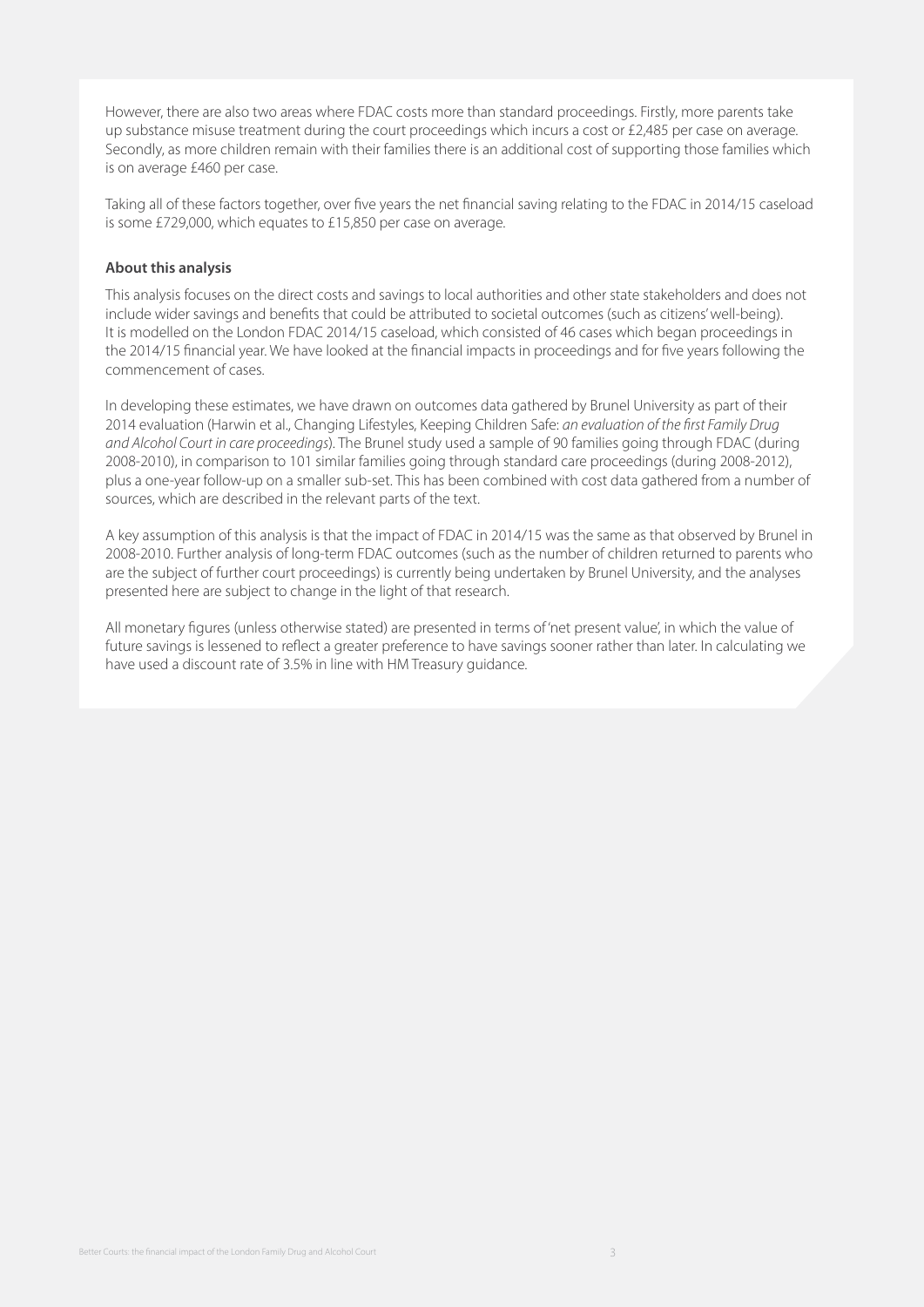# **1. BACKGROUND**

#### **About FDAC**

Family Drug and Alcohol Courts (FDACs) provide an integrated legal, social care and health response to care proceedings cases where parental substance misuse is a factor. FDACs take a therapeutic, problem-solving approach that aims to achieve long-term improvements for children and parents.

The UK's first FDAC was launched in 2008 in London and today supports more than 40 cases per year. The Department for Education has supported the rollout of the FDAC model, and by the end of March 2016 a total of 8 FDAC clusters will be in operation, serving 19 local authorities across 12 courts with more sites in development.

#### **Methodology**

This analysis sets out a projection of the financial impacts of the FDAC model for public sector agencies. It focuses on the London FDAC 2014/15 caseload: 46 cases which began proceedings between April 2014 and March 2015. We have looked at the financial impacts both in proceedings and for a period of five years following the point of entry into FDAC. Therefore, total estimated savings represent those realised between 2014/15 and 2018/19.

We have focussed on the costs and savings to local authorities and public bodies, rather than wider savings that could be associated with social outcomes such as improved well-being for families. We compare projected costs and savings against what would have been incurred had the FDAC caseload been processed through standard proceedings.

In developing these estimates, we have drawn on outcomes data gathered by Brunel University as part of their evaluation of the London FDAC.<sup>1</sup> The study examined a sample of 90 families going through FDAC during 2008-2010, compared to 101 families going through standard care proceedings where substance misuse was a key factor in similar London boroughs during 2008-2012. A smaller sub-set of families was followed up one year after care proceedings ended. The study found:

- 40% of FDAC mothers (35 out of 88) were no longer misusing substances at the end of proceedings, compared to 25% for standard proceedings (24 out of 95) (p6);
- 25% of FDAC were no longer misusing substances at the end of proceedings 25% for FDAC,(13 out of 52), versus 5% for standard proceedings, (2 out of 38), a difference of 20% (p6)**<sup>2</sup>** ;
- Children remained with parents at the end of proceedings 36% for FDAC, (32 out of 90 mothers), versus 24% (24 of 101) for standard proceedings, a difference of 12% (p6):
- Mothers avoiding relapse in the year after care proceedings 75% for FDAC, (18 out of 24), versus 56% (10 out of 18) for standard proceedings, a difference of 19% (p9).

From this we have calculated that the proportion of cases where children are safely returned to their parents with no recurrence of neglect and abuse is 27% for FDAC and 11% for the comparator group, a difference of 16.2%.**3**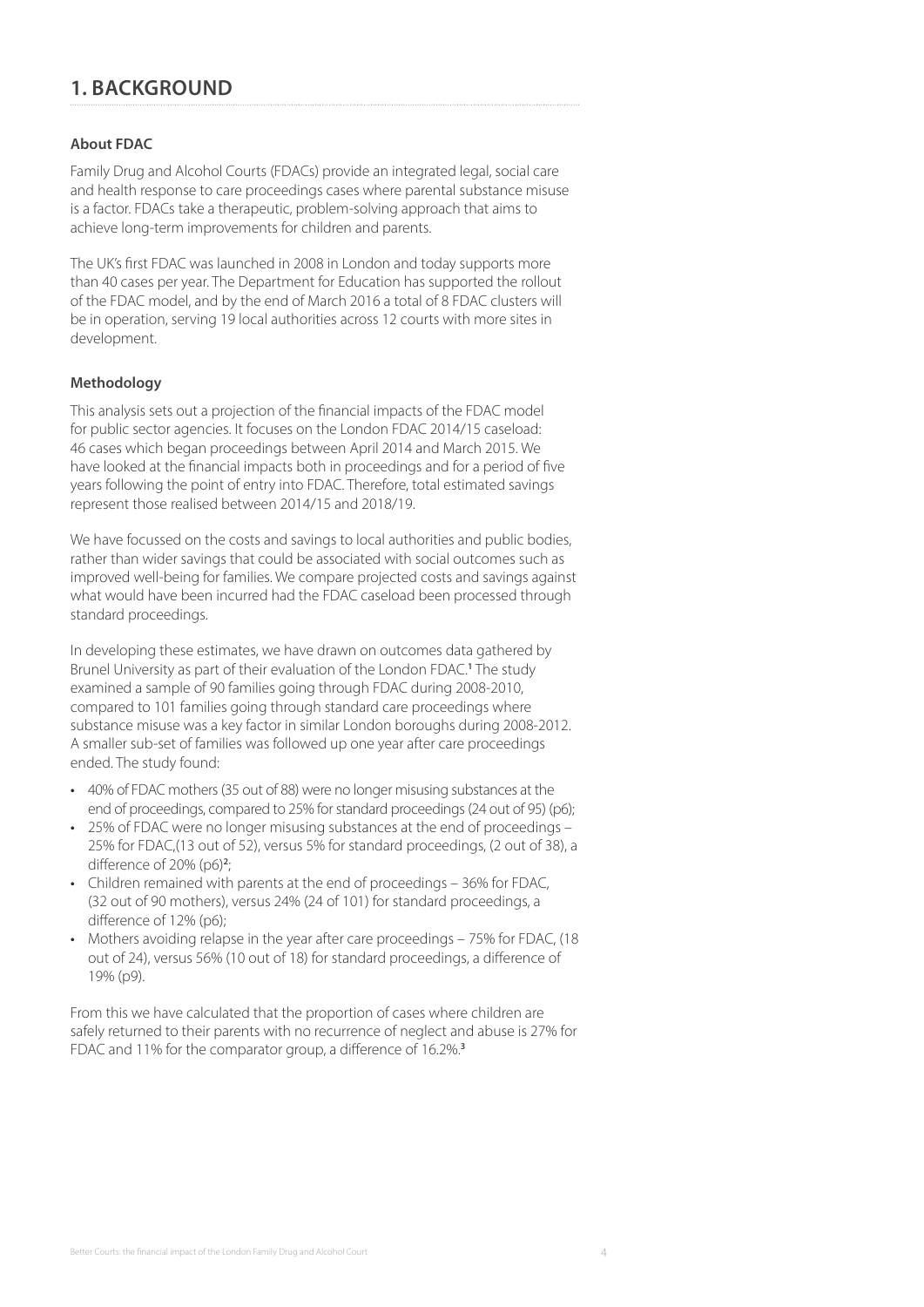We have assumed that the impact of FDAC in 2014/15 will be the same as that observed in the Brunel study. Further work is currently in train to provide more up to date estimates of long-term outcomes and so our estimates of impact are subject to change. We further assume that each case will, on average, involve 1.4 children, and hence a caseload of 46 will involve 65 children.

We present all of our estimates in terms of 'net present value', in which the value of future savings is lessened to reflect a greater preference to have savings sooner rather than later. This enables the calculation of a single consistent monetary metric – the 'net present value'. In producing this consistent metric, we have used a discount rate of 3.5% in line with HM Treasury guidance.**<sup>4</sup>**

#### **Data used in analysis**

In undertaking this modelling process, our analysis draws in particular on:

- The evaluation of London FDAC outcomes conducted by Brunel University (see above);
- Data on the costs associated with hearing care proceedings cases provided by a range of local authorities; and
- Data on costs associated with placements and other forms of child protection activity compiled by the Personal Social Services Research Unit**<sup>5</sup>** , which draws on analyses conducted by the Childhood Wellbeing Research Centre at Loughborough.

#### **Costs and savings excluded from the analysis**

A variety of aspects of value have been excluded from this analysis:

- Costs to the Legal Aid Agency of legal representation for parents and guardians may be lower in FDAC, given the use of non-lawyer review hearings and a more consensual style which stakeholders suggest reduces the number of contested final hearings. However, data on these areas is not available at this time.
- FDAC can achieve significant well-being improvements in families' experiences of the justice system - as illustrated by a quote from a judge to a parent recorded in Harwin et al. (2014) *"This court is different. We don't do conflict. We minimise hostility. This is about solving problems."* This issue is, however, excluded from our analysis as it does not directly relate to savings to the state.
- Equally, reduced substance abuse may lead to greater short-term well-being for children (see for example Solis et al, 2012**<sup>6</sup>**and Bancroft et al, 2004**<sup>7</sup>** ). However, these factors are not included in our analysis as they cannot be linked directly to savings to the state.
- By improving child wellbeing, FDAC can facilitate better educational attainment and hence improved life chances in employment. Although potentially highly important this is a medium to long-term issue that is outside the scope of our analysis.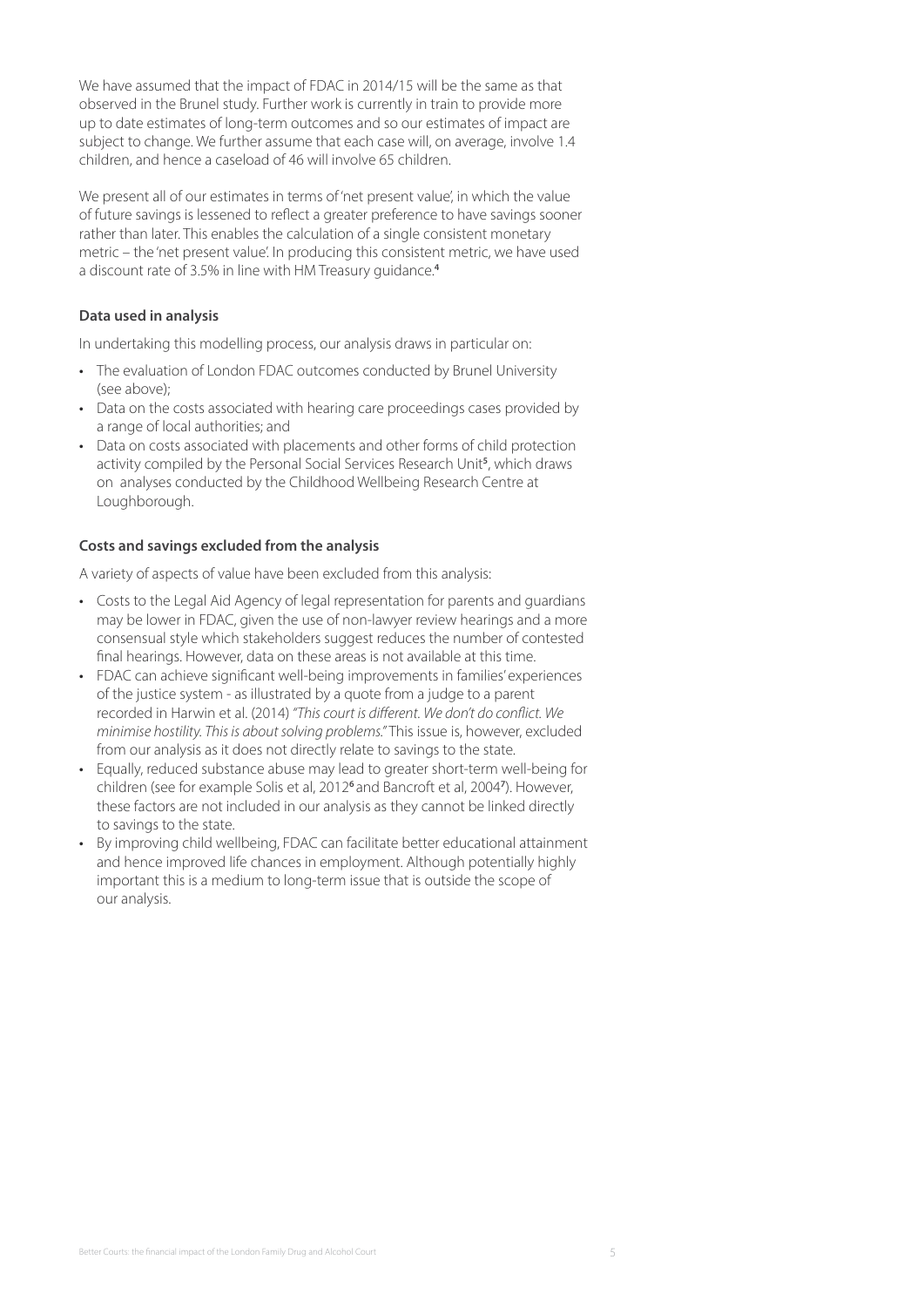# **2. THE FINANCIAL IMPACT OF FDAC**

In 2014/15, the London FDAC service heard 46 cases at a total cost of £560,000 in respect of such costs as specialist staff salaries and office costs, at an average of £12,170 per case. We have assumed that budget costs are equal to expenditure. We have modelled costs over a five-year period, assuming that the first six months represent the period if proceedings, and then the subsequent four and a half years relate to costs of placements, adoptions or returns to the family.

Based on our model we estimate that by hearing these cases in FDAC as opposed to standard proceedings, savings worth a total of £1.29m were generated for public sector bodies – an average of around £28,000 per case. This equates to net savings of around £729,000 after the costs of the FDAC team are taken into account, an average of £15,850 per case. We estimate that savings generated by FDAC will cover the initial outlay within two years of the case entering proceedings. Table 1 breaks down the costs and benefits associated with London FDAC.

#### **Table 1: Short and medium-term costs and savings generated by the London FDAC caseload in 2014/15 as compared to standard proceedingss**

|                                |                                                                                                      | Organisation                          |          | <b>Financial impact</b> |
|--------------------------------|------------------------------------------------------------------------------------------------------|---------------------------------------|----------|-------------------------|
|                                | <b>Cost Area</b>                                                                                     | affected                              | Costs    | <b>Savings</b>          |
|                                | 1 - Direct costs of the FDAC service                                                                 | Local Authority                       | £559,770 |                         |
| elated impacts<br>Proceedings- | 2a - Reduced cost of local authority<br>legal representation                                         | Local Authority                       |          | £201,925                |
|                                | 2b - Reduced cost of expert witnesses<br>and external assessments                                    | Local Authority /<br>Legal Aid Agency |          | £89,930                 |
|                                | Net proceedings costs                                                                                |                                       |          | £267,920                |
|                                | 3 - Increased costs of support for<br>reunited families                                              | Local Authority /<br><b>NHS</b>       | £21,165  |                         |
|                                | 4 - Increased cost of substance<br>misuse treatment for parents during<br>proceedings                | <b>NHS</b>                            | £114,310 |                         |
|                                | 5 - Reduced cost of post-proceedings<br>care due to more children being<br>returned to their parents | Local Authority                       |          | £791,970                |
|                                | 6 - Reduction in numbers of reunited<br>families returning to court                                  | Local Authority                       |          | £26,540                 |
| Post-proceedings impacts       | 7 - Reduction in numbers of parents<br>who go on to have subsequent children<br>removed              | Local Authority                       |          | £70,440                 |
|                                | 8 - Reduced requirement for post-<br>proceedings substance abuse<br>treatment for parents            | <b>NHS</b>                            |          | £159,915                |
|                                | 9a - Reduced cost to the criminal justice<br>system of substance misuse related<br>$C$ rime $8$      | Criminal Justice<br>System            |          | £77,790                 |
|                                | 9b - Reduced cost to the NHS of<br>substance misuse related crime                                    | <b>NHS</b>                            |          | £5,850                  |
|                                | Net post-proceedings savings                                                                         |                                       | £997,030 |                         |
|                                | <b>Total net savings</b>                                                                             |                                       |          | £729,115                |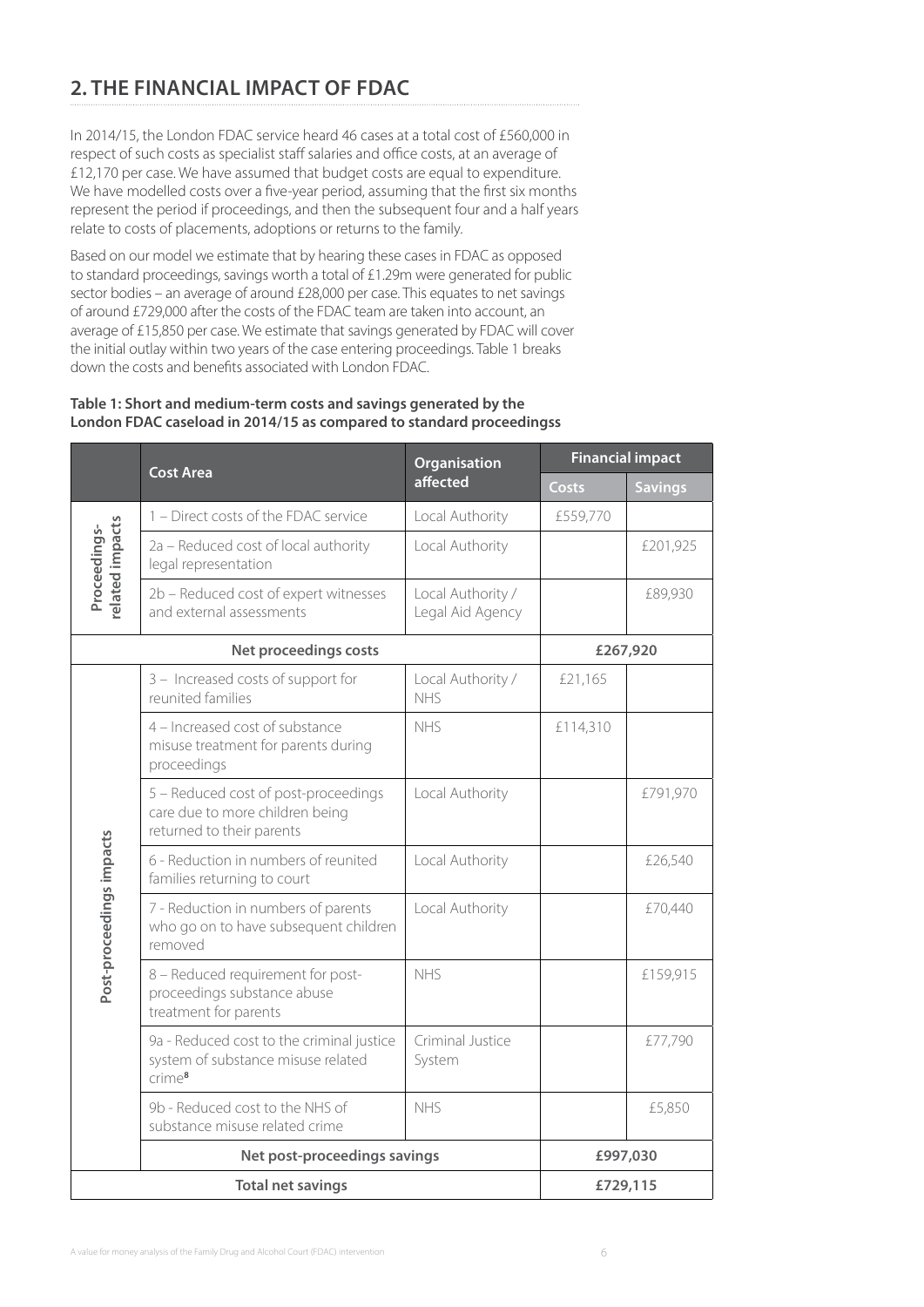Across the rest of this section, we explore each of these costs in more detail.

#### **1. The direct costs of the FDAC service**

Based on budget figures provided by the FDAC team, in 2014/15 the core budget for the London FDAC team was around £560,000, for an average cost of £12,170 per case. This covered the costs of employing the staff of the specialist support team and overheads associated with their work. Payments from 6 local authorities accounted for £523,000 of the expenditure, with a grant from the Hadley Trust supplementing the income by a further £37,000.

Costs and volumes of the FDAC service appear to be reasonably steady. However, the average cost in 2014/15 is lower than that seen in previous years. In 2013/14, the cost per case was £12,695<sup>9</sup> on average, and in 2012/13 it was £13,130.<sup>10,11</sup>

#### **2. Proceedings costs**

FDAC has the potential to impact on the costs associated with care proceedings in two key ways:

- The use of non-lawyer review as the principle type of hearing in FDAC, and the reduction in contested hearings associated with FDAC, has the potential to impact the cost of legal representation;
- The FDAC team provide regular reports to the court on the progress of families, reducing the need for expert witnesses and other external assessments.

In looking at legal costs we have focussed on the cost of local authority legal representation. Although we would expect to see reductions in the costs to the Legal Aid Agency of representation for parents and children, no data is currently available in respect of this. To estimate the impact on local authority legal costs we have drawn on:

- Data from a 2012 report by Ernst & Young with Ryan Tunnard Brown**<sup>12</sup>** which gives the average cost of local authority legal representation under FDAC being £10,030 (p23). Updated by 6% for inflation, this amounts to £10,620 per case in 2014/15;
- Data provided by Kent County Council showing average cost of local authority legal representation in a sample of FDAC-suitable cases heard in standard local proceedings in 2014/15 being £15,010.**<sup>13</sup>**

To estimate the impact on external assessments for FDAC, we used:

- Estimates of external assessments in 65 FDAC cases from 2014/15, which amounts to a cost of around £400 per case;
- Data on the cost of external assessments in seven London boroughs**<sup>14</sup>**suggests that comparator processes involve an average of 1.9 expert assessments per case, costing at least £2,355 per case.**<sup>15</sup>**

Applied to the FDAC London 2014/15 caseload of 46 cases, these calculations suggest that the total impact on proceedings costs was as shown in table 2 below.

#### **Table 2: Local authority pre-proceedings and proceedings costs for the FDAC 2014/15 caseload (net present value calculations)**

| Cost                                    | <b>FDAC</b> | <b>Standard</b><br>proceedings | <b>FDAC</b> savings |
|-----------------------------------------|-------------|--------------------------------|---------------------|
| Local authority legal<br>representation | £488,520    | £690,445                       | £201,925            |
| External assessment                     | £18,400     | £108,330                       | £89,930             |
| <b>Total</b>                            | £506,920    | £798,775                       | £291,885            |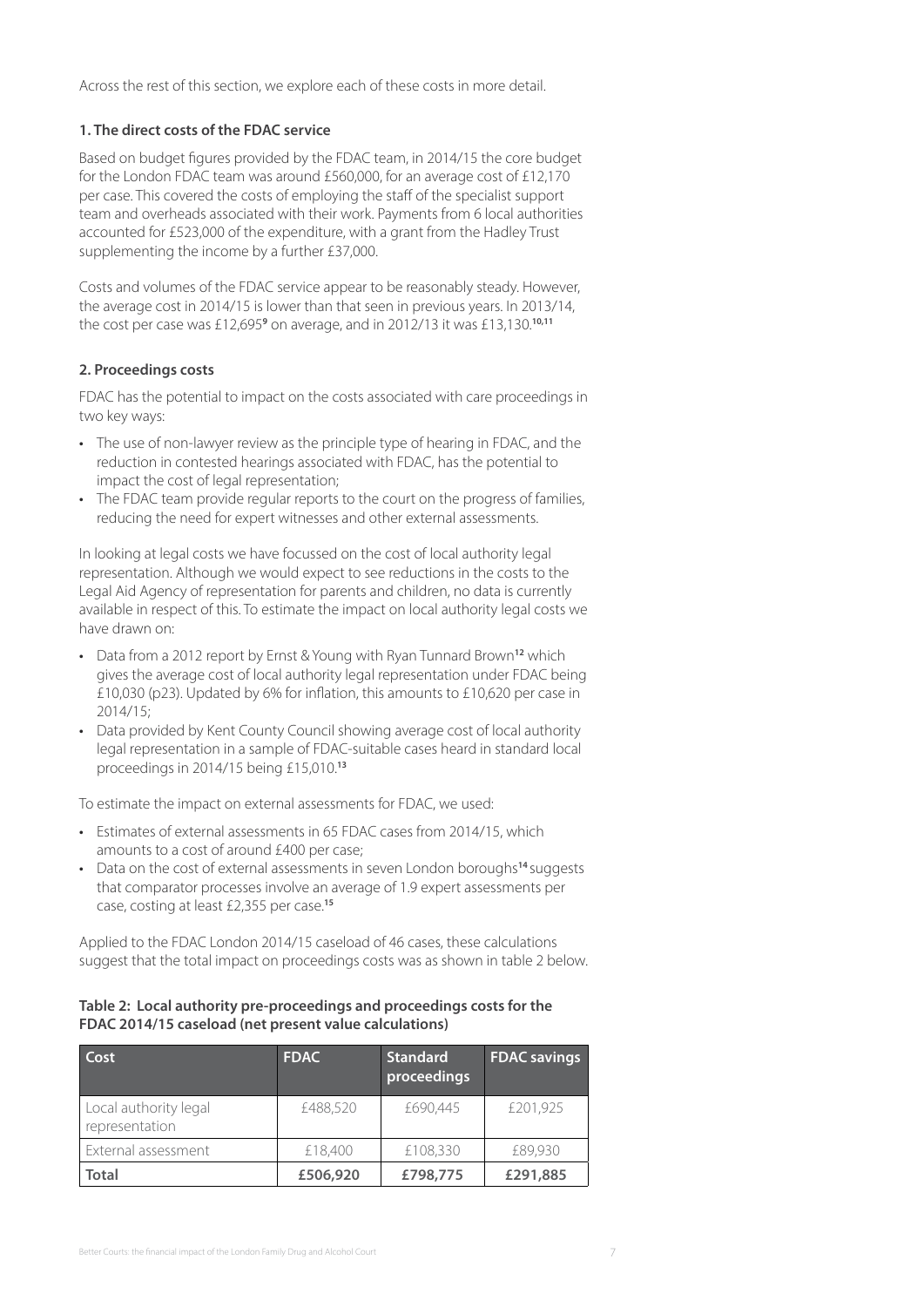These data indicate a cost to local authorities for pre-proceedings and proceedings in terms of legal representation and external assessment for standard proceedings of the order of £17,365 per case compared to £11,020 in FDAC.

#### **3. Costs of supporting reunited families**

When a child remains with their family at the end of care proceedings, public services are likely to incur some costs in supporting the reunited family with services such as parenting support and mental health support**<sup>16</sup>**. FDAC increases the number of children who remain with their families, which means that it leads to higher spending on supporting reunited families.**<sup>17</sup>**

Our calculation, based on unit cost data from Curtis (2014), CAMHS benchmarking report (2013) and indicative estimates of support activity volume, is that, on average, the costs to the public purse in respect of supporting reunified families after care proceedings amounts to some £5,475 per case.

|  | Table 3: Estimating the cost of supporting a reunited family <sup>18</sup> |  |  |
|--|----------------------------------------------------------------------------|--|--|
|  |                                                                            |  |  |

|                      | <b>Unit</b><br>cost of<br>activity | no. of<br>units<br>(year 1) | no. of<br>units<br>(year 2) | no. of<br>units<br>(year 3) | <b>Total</b><br>cost | <b>Total</b><br>cost<br>(NPV) |
|----------------------|------------------------------------|-----------------------------|-----------------------------|-----------------------------|----------------------|-------------------------------|
| Care planning        | £565                               | 1.0                         | 0.5                         | 0.25                        | £989                 |                               |
| Support              | £1750                              | 1.0                         | 0.5                         | 0.25                        | £3,062               |                               |
| CAMHS                | £4,160                             | 0.2                         | 0.1                         | 0.00                        | £1,248               |                               |
| Parenting programmes | £890                               | 0.3                         | 0.0                         | 0.00                        | £267                 |                               |
| Total                |                                    |                             |                             |                             | £5,566               | £5,475                        |

Some three-fifths of the reunification costs occur during the first year. Based on our caseload of 46, and using the outcomes of Harwin et al (44% returned in FDAC proceedings versus 36% for standard proceedings)**<sup>19</sup>** we would expect to see 20 families reunited by FDAC, compared to 16.5 if their cases had been heard in standard proceedings.

#### **Table 4: Costs of reunification support for the London FDAC 2014/15 caseload compared to standard proceedings (net present value)**

|                                        | <b>FDAC</b> | <b>Standard</b><br>proceedings | <b>Additional cost</b><br>for FDAC |
|----------------------------------------|-------------|--------------------------------|------------------------------------|
| Number of families reunited            | 20.3        | 165                            |                                    |
| Cost of reunification support per case | £5,475      | £5.475                         |                                    |
| Total                                  | £114,910    | £93,045                        | £21,165                            |

#### **4. Substance misuse treatment during FDAC proceedings, compared to standard proceedings**

A significantly larger proportion of FDAC parents access substance misuse treatment over the course of proceedings, than parents in standard proceedings. While this is clearly positive, it does increase the amount spent on treatment during proceedings. Our model suggests that under FDAC, £114,310 more was spent in 2014/15 on substance misuse treatment.

Harwin et al (2014) (p7) reports that 58% of FDAC fathers (28 out of 48) were offered treatment, compared to 27% of fathers (17 of 64) in standard proceedings; and that 95% of FDAC mothers (52 out of 55) compared to 55% of mothers in standard care proceedings (45 of 82) were offered access to substance misuse services during the duration of proceedings, in addition to the services offered directly by FDAC.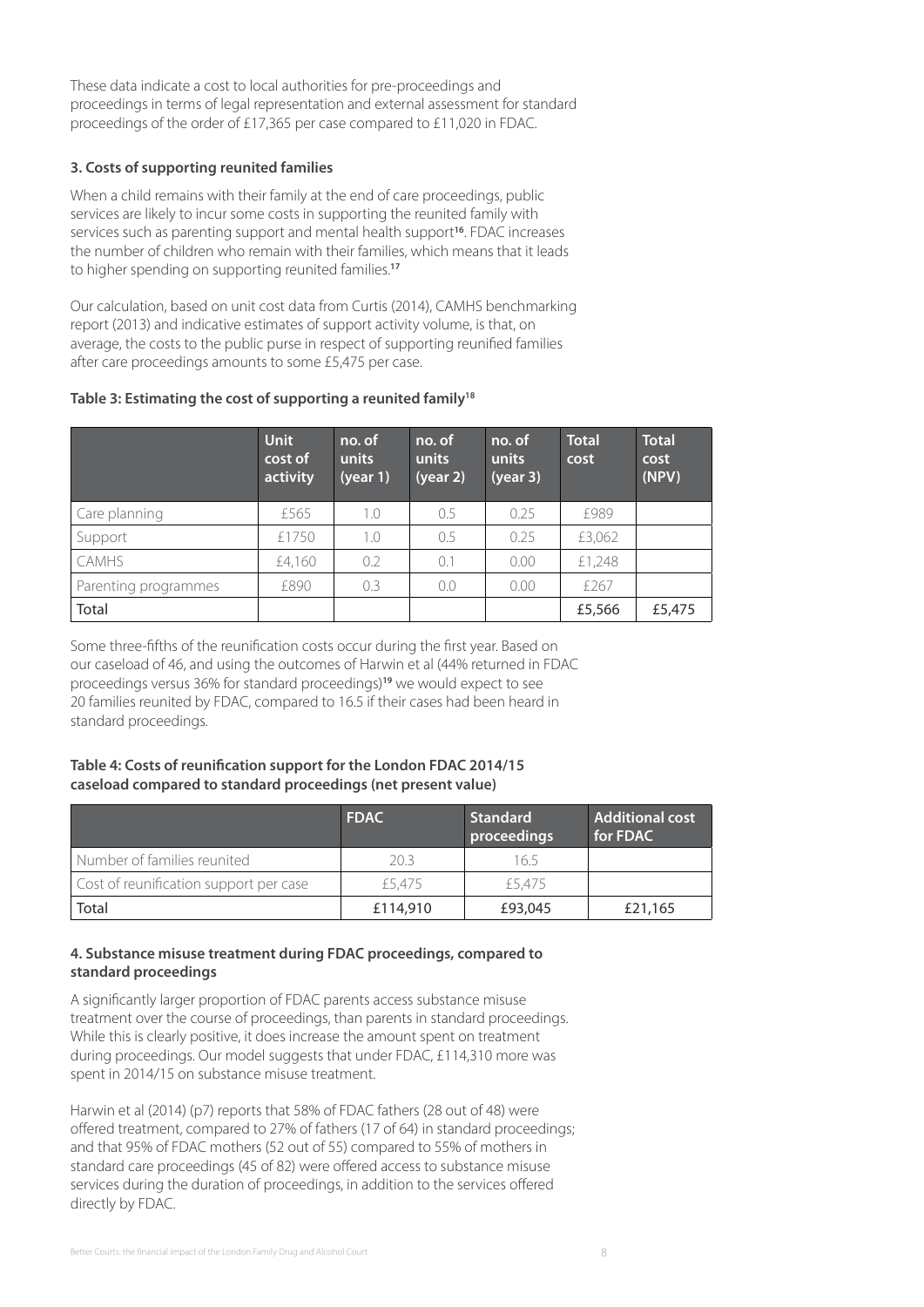We estimate the cost of such treatment per adult to be £3,500. More details of this calculation can be found in the annexes in table A2.1.

Based on data on the take up of treatment and the cost of treatment, table 5 below sets out the projected impact of FDAC on treatment costs during proceedings.

#### **Table 5: Incidence and cost of substance misuse treatment over the 1st year for the London FDAC 2014/15 caseload as compared to standard proceedings (net present value)**

|                                       | <b>FDAC</b> | <b>Standard</b><br>proceedings | <b>Additional cost</b><br>for FDAC |
|---------------------------------------|-------------|--------------------------------|------------------------------------|
| Number of fathers accessing treatment | 26.7        | 124                            |                                    |
| Number of mothers accessing treatment | 43.7        | 25.3                           |                                    |
| Cost of treatment per parent          | £3,500      | £3,500                         |                                    |
| <b>Total cost of treatment</b>        | £246,330    | £132,020                       | £114,310                           |

#### **5. Final care placements**

We calculate that children were returned to or remained with their parents at the end of proceedings on a safe and secure basis in 26.7% of FDAC cases (18 out of 67), compared to only 10.5% of the comparison group (8 out of 76) – a difference of 16.2% (for details of calculations see Annex 1). For the purposes of this report, we define a safe and secure return as one where there is no recurrence of neglect or abuse.

This increase in the number of children safely and securely returned has the potential to create major savings in the cost of care.

In order to model this saving, we consider:

- The difference in the number of children reunited with their parents and how we would expect this to change over time;
- The cost of caring for children removed from their parents; and
- The resulting difference in costs between FDAC and the standard proceedings.

#### *Difference in number of children living with their parents over time*

35.6% of FDAC cases ended with children returned to parents, compared to 23.8% of the comparison group – a difference of 11.8%. However, not all of these children will remain with parents.

In a study of outcomes for children reunited with parents after proceedings, Farmer and Lutman (2010)**<sup>20</sup>** found that at the five-year follow-up "65% of the returns home of 138 children in the study had ended", while at the two-year follow-up "59% of the children had been abused or neglected after reunification" (p2). Although the case-mix of issues in this study differs somewhat from that of the FDAC cohort, this still suggests that instances of abuse or neglect after two years are a very strong indication that the child will need to be removed from parents at a later stage.

In relation to the cohort considered in this study, Harwin et al (2014) (p6) identify at a one-year follow-up period after proceedings that abuse or neglect was observed in some 26% of reunifications for FDAC families, compared to some 56% of reunifications for standard proceedings (a difference that reached statistical significance).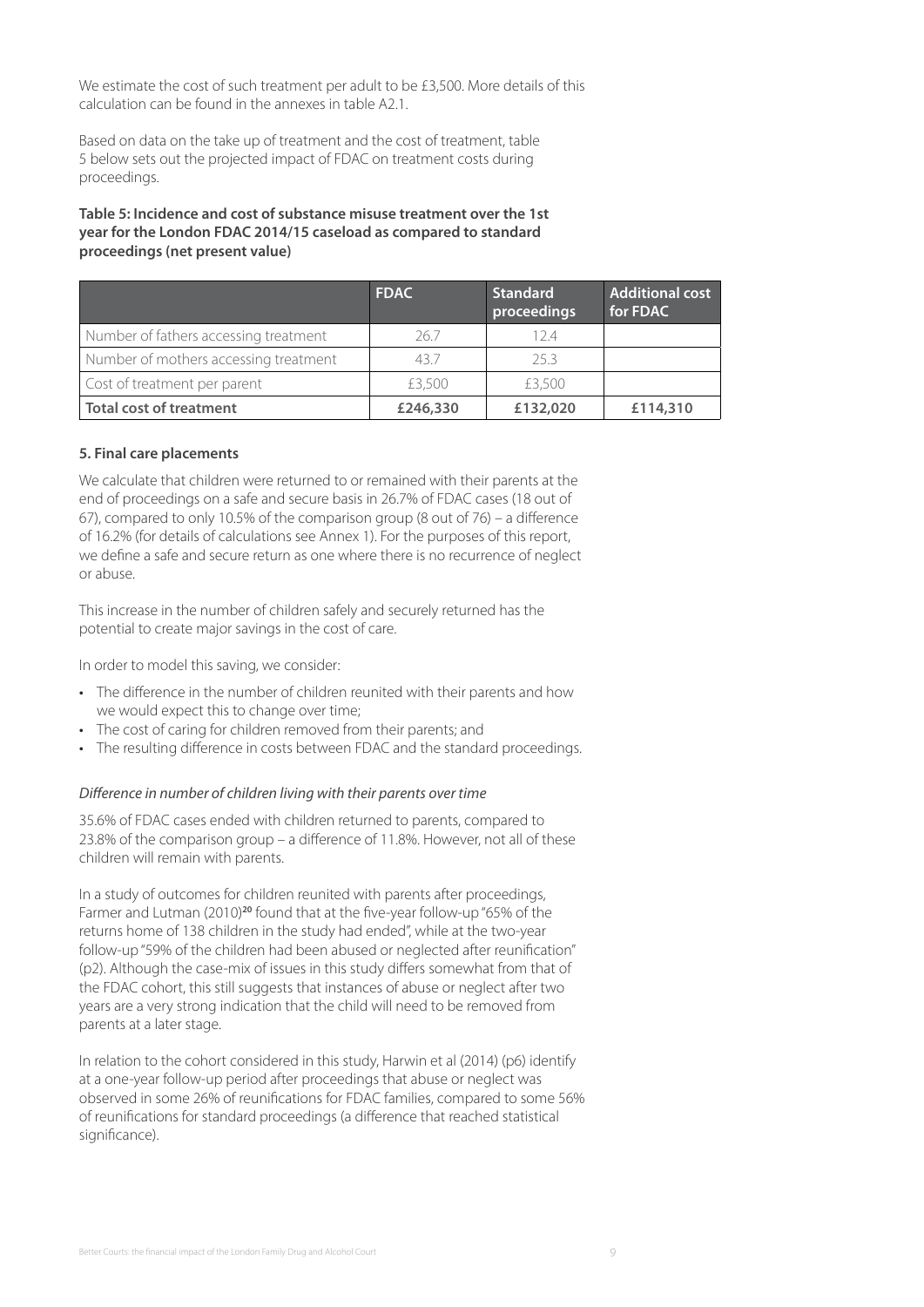Our modelling therefore takes the initial difference in the number of reunified children (11.8%), and then examines the implications of divergent rates of intervention by children services. In particular, the finding by Farmer and Lutman (2010) is consistent with an assumption that all those children in the standard proceedings sample (i.e. 56%) who were observed as being at risk of abuse or neglect within one year are removed from parents within five years after the court decision is made. **<sup>21</sup>**

We assume that the court decision is made at the target point for length of care proceedings, namely at 26 weeks, so that placements are initiated at the start of month 7 within our five-year timescale. As set out in Annex 1 data suggests that because FDAC placements are more stable, the difference in the number of children residing with their parents will increase 0.9% of families (see Annex 2, p23) each year from 2-5. Translated into outcomes for children, this equates to 7 more children with their parent at the end of proceedings under FDAC, rising to 9 more children reunified four years later.

#### *Savings in placement costs per successfully reunited child*

In modelling the cost per case per successfully reunified child, we have looked at the range of different care placements used after removals in both the FDAC and comparison group. The breakdown of care placements was similar amongst the children removed from both groups**<sup>22</sup>**. Consequently, we have assumed that FDAC does not affect the choice of care placement when children are removed, and have aggregated the two groups to create a more robust breakdown of placement outcomes for children removed from FDAC families.

The breakdown of placements (taken from Harwin et al, 2014) and associated costs (taken from Curtis 2014, which in turn draws on research from the Childhood Wellbeing Research Centre at Loughborough University) is laid out in table 6. For further details see Annex 2, page 18.

#### **Table 6: Breakdown of out-of-family placement outcomes for FDAC-eligible cases and associated costs following the order being granted**

| <b>Placement outcome</b>                       | <b>Proportion of</b><br>caseload <sup>23</sup> | One-off cost<br>per placement | Ongoing<br>(annual) cost<br>per placement |
|------------------------------------------------|------------------------------------------------|-------------------------------|-------------------------------------------|
| With relatives - Special<br>Guardianship Order | 36.6%                                          |                               | £11,800                                   |
| Looked after - foster care                     | 22.0%                                          |                               | £49,610                                   |
| Looked after - residential<br>care             | $0\%$                                          |                               | £154,650                                  |
| Placement order -<br>adoption                  | 51.4%                                          | £33,460                       | £7,430                                    |

For this model we are looking not only at children removed at the end of proceedings, but also those children who are initially returned to their parents and then removed at a later date. Table 7 shows how the cost of care within our fiveyear analysis period varies depending on when a child is removed from the family. Costs decrease less than proportionally due to one-off adoption costs.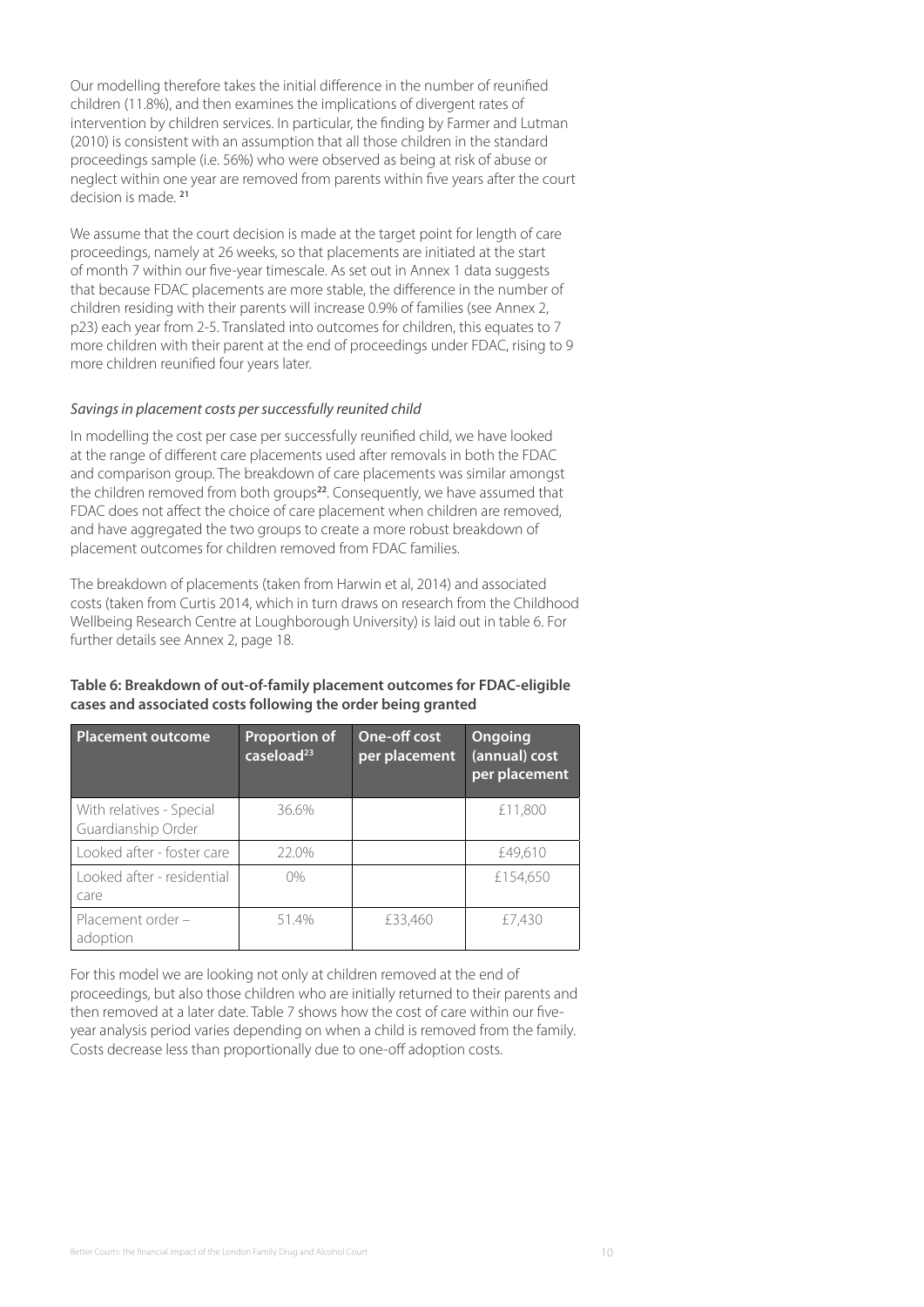#### **Table 7: Cost per out-of-family placement according to point of removal (net present value)**

|                        | <b>Apportioned cost</b> |
|------------------------|-------------------------|
| Removed at proceedings | £96,170                 |
| Removed during year 2  | £77,880                 |
| Removed during year 3  | £59,590                 |
| Removed during year 4  | £41,305                 |
| Removed during year 5  | £23,020                 |

#### *Difference in placement costs between FDAC and comparator group*

Our analysis then proceeds as follows:

- Difference in proportion of cases where child is with family safely and securely – 11.8% in year 1, rising to 16.2% in year 5;
- Number of cases overall is 46, and number of children overall is 65;
- Additional children residing with their parents due to FDAC is 7.6 in year 1 (calculated as: 11.8% \* 65), rising by increments of 0.6 children per year to 9.9 in year 5**<sup>24</sup>**;
- Total saving based on additional children multiplied by apportioned cost for when that child is removed - £791,970 in net present value terms (see table 8).

|                | $FDAC -$<br>children<br>remaining<br>with family | Comparator<br>- children<br>remaining<br>with family | <b>Difference</b><br>$-$ (FDAC)<br>versus<br>comparator) | Difference -<br>(change in<br><b>FDAC</b> versus<br>comparator) | Saving in<br>placement costs<br>(net present<br>value) |
|----------------|--------------------------------------------------|------------------------------------------------------|----------------------------------------------------------|-----------------------------------------------------------------|--------------------------------------------------------|
| Year 1 onwards | 23.0                                             | 15.4                                                 | 7.6                                                      | 7.6                                                             | £687,750                                               |
| Year 2 onwards | 21.8                                             | 13.6                                                 | 8.2                                                      | 0.6                                                             | £40,990                                                |
| Year 3 onwards | 20.7                                             | 11.9                                                 | 8.8                                                      | 0.6                                                             | £30,810                                                |
| Year 4 onwards | 19.5                                             | 10.2                                                 | 9.3                                                      | 0.6                                                             | £20,970                                                |
| Year 5 only    | 18.4                                             | 8.5                                                  | 9.9                                                      | 0.6                                                             | £11,460                                                |
| Overall        |                                                  |                                                      | 9.9                                                      |                                                                 | £791,970                                               |

#### **Table 8: Analysis of savings on placements**

The total cost of placements under FDAC is £3.97m, compared to a cost of placements under standard procedures of some £4.76m. It should be noted that further savings would be identified if a longer time-scale had been used in the value for money analysis.

#### **6. Return of reunited families to court**

Table 8 indicates that, between years 2 to 5 in our five year analysis, the FDAC 2014/15 caseload will have on average 2.3 less children**<sup>25</sup>** removed from their parents after being initially returned than would have been the case in standard proceedings. Assuming a ratio of 1.4 children per case, this implies an expectation of some 1.6 cases involving the return of reunited families to court.

We have earlier noted (p8) a cost to local authorities for pre-proceedings and proceedings in terms of legal representation and external assessment for standard proceedings of the order of £17,365 per case. A further factor to take into account is a court fee of £410.**<sup>26</sup>** Therefore, our assessment of savings equates to 1.6 cases \* £17,775 = £28,900. In net present value terms, this is equal to £26,540.**27**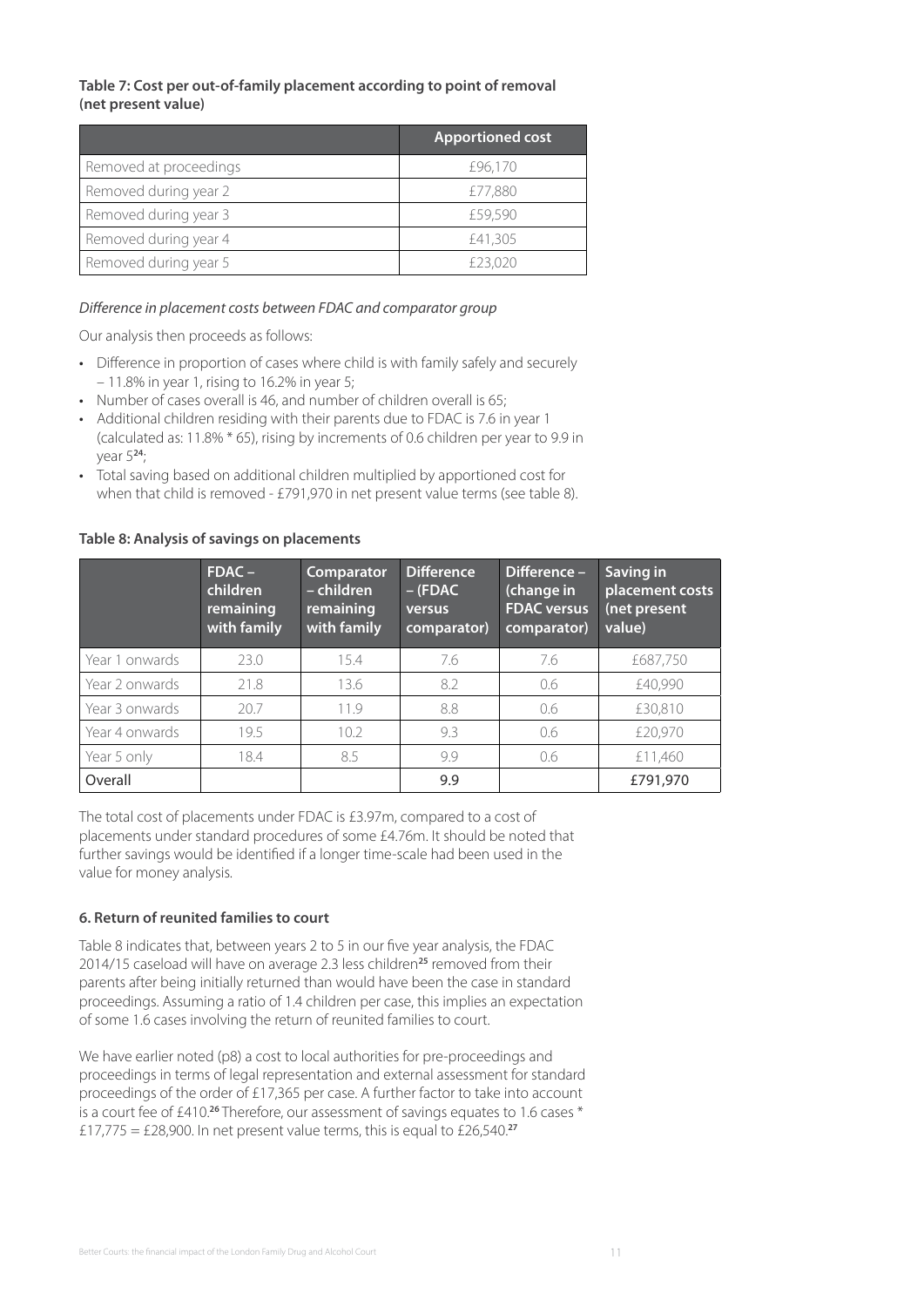#### **7. Removal of subsequent children from parents who have children removed**

Harwin et al (2014) indicates that some 40% of mothers, both among those undertaking FDAC and among the comparator group, had previously had a child removed from them. There is, therefore, a high risk that any future children of parents who have children removed from either sample will also be the subject of care proceedings – particularly in cases where substance misuse and other issues are not addressed over the course of proceedings.

Since 56% of FDAC cases involve the child being removed from the family, compared to 64% of the comparator group**<sup>28</sup>**, this suggests that, for a cohort of 46 families, something like 26 mothers are at risk under FDAC, compared to 30 mothers for the comparator.

Our analysis in quantifying the extent of that risk draws on the results from a 2015 working paper by Broadhurst et al of Manchester University**<sup>29</sup>**. This examines the likelihood of mothers who have had a child previously subject to care proceedings, to have a later child also subject to proceedings.

Of a large Cafcass sample, 16.1% of mothers connected to care proceedings recorded a repeat episode, and of these 15.1% recorded a second repeat episode.

In order to model the impact of FDAC on repeat removals, we have drawn on evidence around differences in the number of parents still using drugs or alcohol at the end of care proceedings.

Evaluation of the impact of FDAC on the likelihood of repeat removals is ongoing. In order to model this important factor, we link the proportion of mothers who cease using alcohol and drugs as a result of having their case heard through FDAC against the risk of repeat removal.

Our assessment (see Annex 2) in respect of 'first rounds' of repeat removals is that:

- 12.9% of FDAC mothers who have had a child removed will have subsequent care proceedings in relation to a later child, versus 16.1% for mothers in the comparator group.
- 7.8% of FDAC mothers who have had a child removed, versus 9.7% for the comparator group, will have a subsequent child later removed from the family**<sup>30</sup>**.

In assessing the total numbers of proceedings and cases where children are removed, we (i) multiply these proportions against the number of children, and then (ii) further scale up levels by 15.1%, which represents the probability of a second repeat episode.

Table 9 lays out the projected number of repeat removals we would expect to see amongst the FDAC 2014/15 caseload in the following five years, compared to the number of removals we would expect to see if the same caseload had been processed through standard proceedings.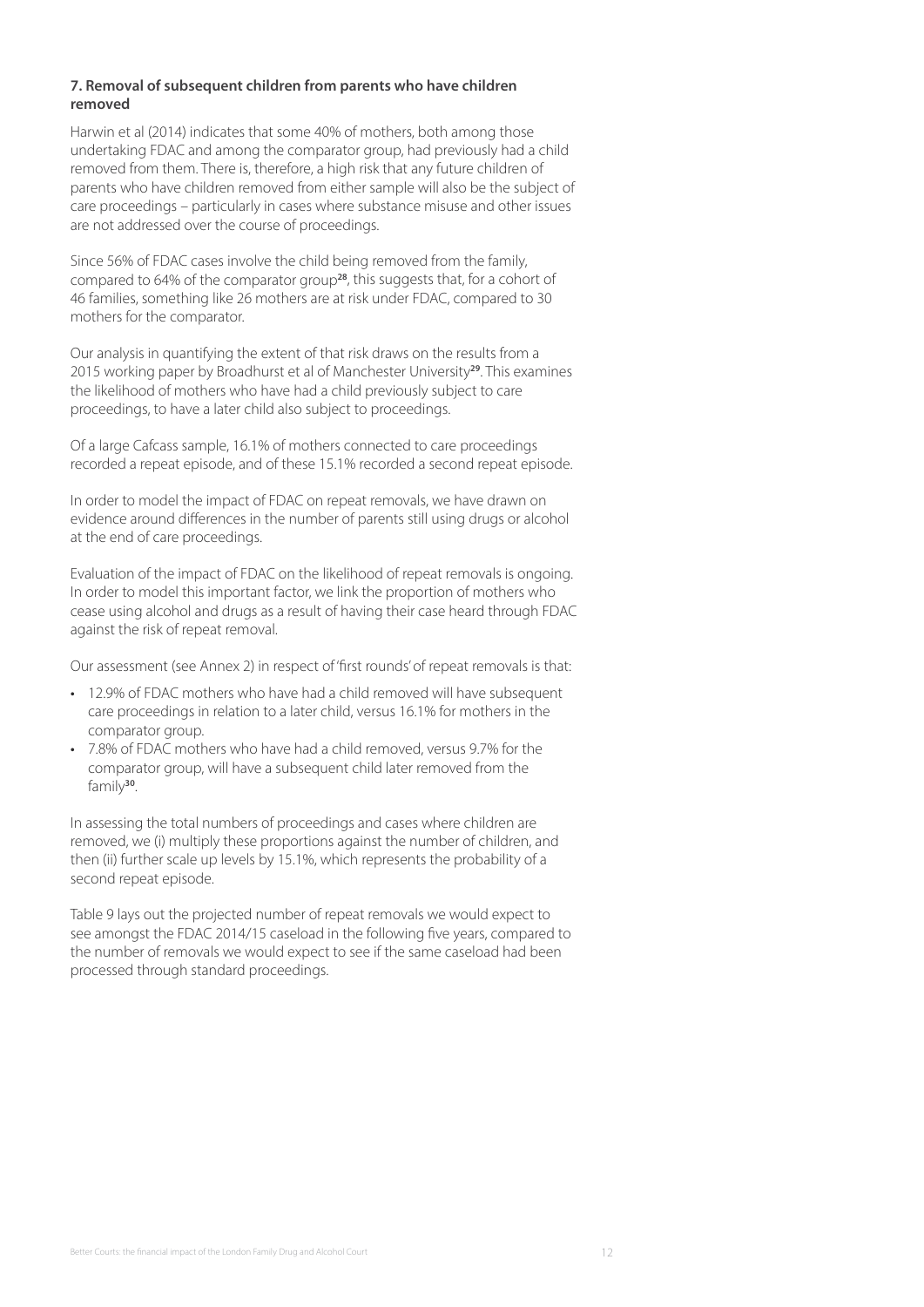**Table 9: Projected numbers of returns to court and subsequent removals for the London FDAC 2014/15 caseload as compared to standard proceedings.**

|                                                                                                           | <b>FDAC</b> | <b>Standard</b><br><b>Proceedings</b> | <b>FDAC</b> impact |
|-----------------------------------------------------------------------------------------------------------|-------------|---------------------------------------|--------------------|
| Mothers at risk                                                                                           | 25.7        | 29.5                                  |                    |
| Subsequent care proceedings<br>for mothers who have<br>previously had children<br>removed permanently     | 38          | 5.5                                   | 1.67               |
| Subsequent removals of<br>children for mothers who<br>have previously had children<br>removed permanently | 23          | 33                                    | 10                 |

It should be noted, however, that only some 95% of repeat removals would occur within a four and a half year period subsequent to the court decision (and hence within our time-frame).

Calculations set out earlier in this report suggest that bringing a mother to court for further proceedings costs £17,775 in terms of internal legal costs, expert witnesses and court fees for the local authority.**<sup>31</sup>** There are also further costs in terms of adoption placements, depending on the point at which a child is removed within our five year time-frame.**<sup>32</sup>** We calculate the average placement cost per child as some £48,110 in net present value terms.

Table 10 lays out the expected spend on repeat care proceedings and placements for the number of cases set out in table 9.

#### **Table 10: Estimated costs of returns to court and subsequent removals for the London FDAC 2014/15 caseload as compared to standard proceedings (net present value)**

|                                                                                           | <b>FDAC</b>  | <b>Standard</b><br>proceedings | <b>Difference</b><br>- standard<br>proceedings<br>versus FDAC | <b>FDAC</b> saving |
|-------------------------------------------------------------------------------------------|--------------|--------------------------------|---------------------------------------------------------------|--------------------|
| Subsequent care<br>proceedings for<br>mothers who have<br>children removed<br>permanently | 3.6 children | 5.2 children                   | 1.6 children                                                  | £26,700            |
| Subsequent removals<br>for mothers who have<br>children removed<br>permanently            | 2.2 children | 3.1 children                   | 0.95 children                                                 | £43,740            |
| Total                                                                                     | £160,760     | £231,200                       |                                                               | £70,440            |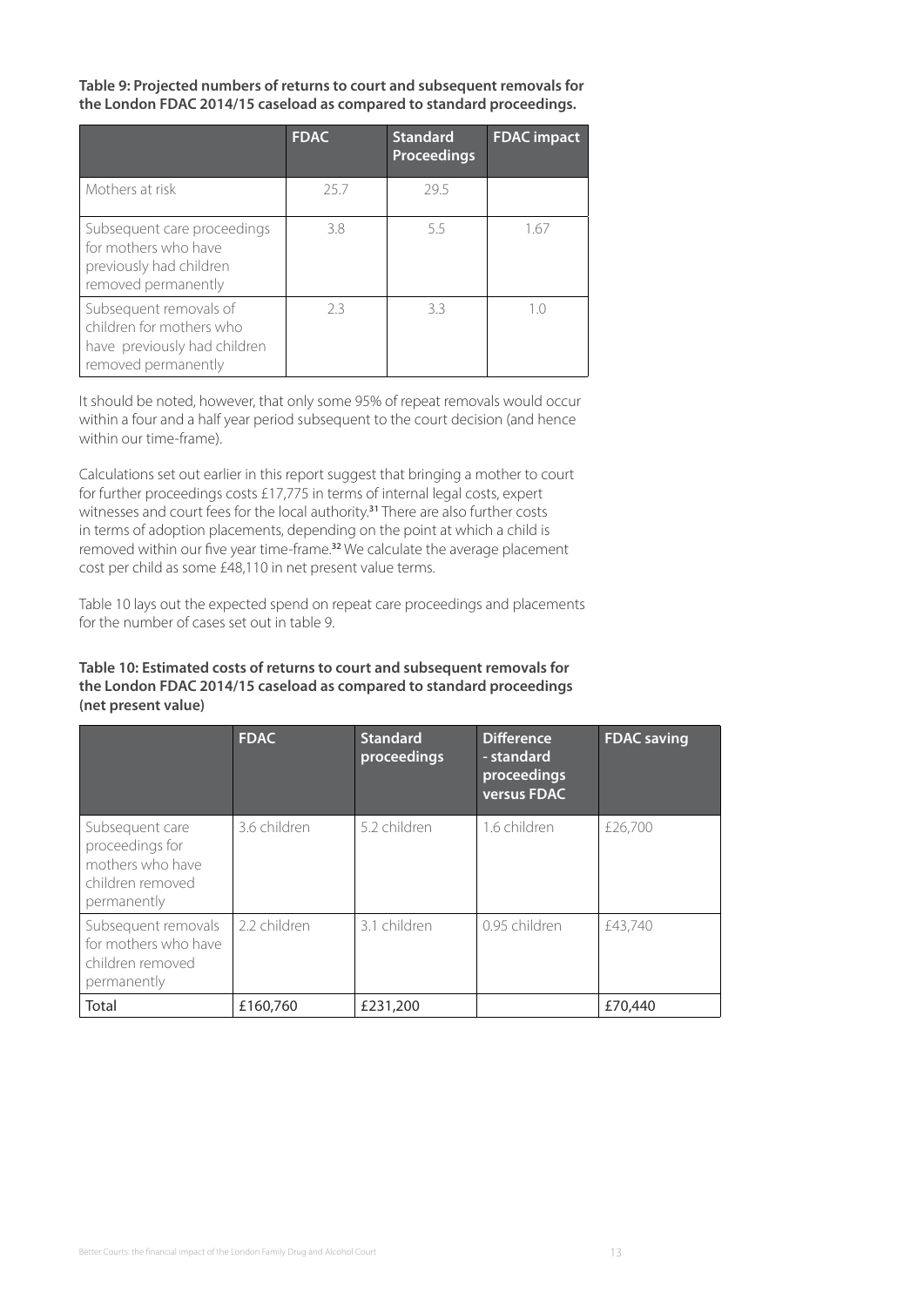It should be noted that these estimates may be significantly under-stating the value of FDAC with respect to repeat removals, since:

- The complex nature of the FDAC clients may mean that they would have a higher propensity for a return to court than the general cohort in the Cafcass database;
- The ability of FDAC to achieve improvements in understanding and mind-sets among mothers may well be higher than the differences in substance abuse cessation.

#### **8. Reduced costs to public sector due to reduced substance misuse**

The higher cessation rates associated with FDAC are likely to produce savings in terms of treatment costs later years, as no further rounds of treatment are needed. Table 11 lays out the costs of substance misuse treatment assuming that 3.6 rounds of treatment are received for those that continue to have problems with substance misuse.**<sup>33</sup>**

A proportion of 10% cessation for fathers has been applied for those undertaking standard proceedings, rather than 5%, in view of issues in measurement highlighted in the Brunel evaluation.

#### **Table 11: Incidence and cost of substance misuse treatment following proceedings for the London FDAC 2014/15 caseload as compared to standard proceedings (net present value)**

|                    | <b>FDAC</b> | <b>Standard</b><br>proceedings | <b>FDAC Saving</b> |
|--------------------|-------------|--------------------------------|--------------------|
| Numbers of fathers | 34.5        | 40.3                           |                    |
| Numbers of mothers | 276         | 34.5                           |                    |
| Cost of treatment  | £7,000      | £7,000                         |                    |
| Total              | £719,620    | £879,530                       | £159,915           |

Similar effects in respect to short-term versus medium-term public sector costs are also likely with respect to psychiatric and mental health treatment, however data on this is not readily available, and so these cost categories have not been included in this report.

#### **9. Savings to NHS and criminal justice system due to reduced crime resulting from reduced levels of substance misuse**

The increased number of parents who become abstinent at the end of proceedings under FDAC will produce ongoing savings for both the NHS and the Criminal Justice System. Using evidence on the criminal justice and health-related costs set out in the NTA report *estimating the crime reduction benefits of drug treatment and recovery***<sup>34</sup>** we can estimate the savings generated by FDAC.

We estimate the savings over four years per abstainer as £5,640 for the criminal justice system, and £420 for the NHS. As in the section relating to future rounds of substance treatment, we have assumed a 10% cessation rate for comparator fathers (rather than 5%), in view of measurement difficulties highlighted in the Brunel evaluation.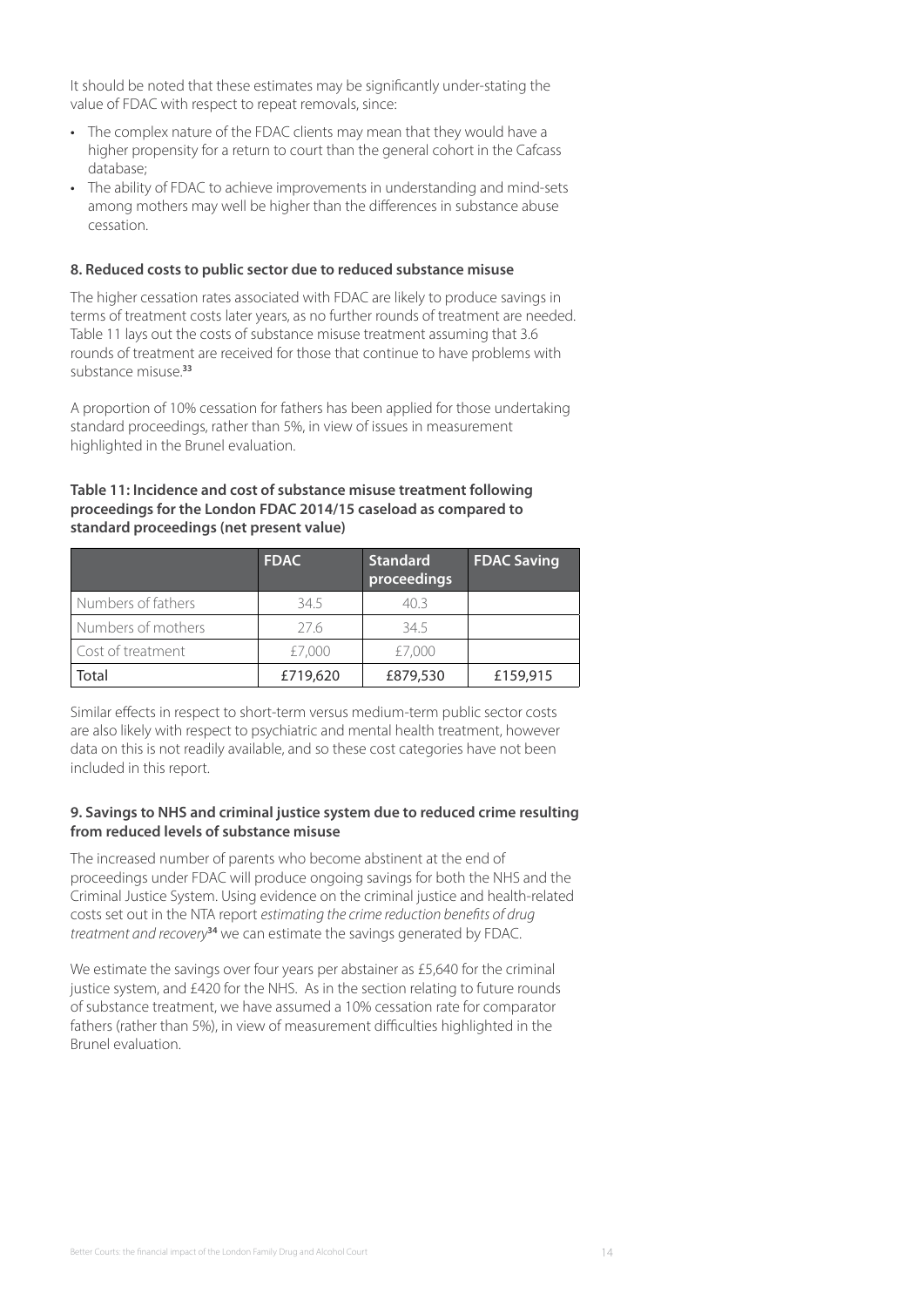**Table 12: Savings generated by parents becoming abstinent during proceedings across the London FDAC 2014/15 caseload as compared to standard proceedings (net present value)**

|                                                          | <b>FDAC</b><br>(4 years) | <b>Standard</b><br>(4 years) | <b>FDAC</b><br>savings (4<br>years) |
|----------------------------------------------------------|--------------------------|------------------------------|-------------------------------------|
| Number of parents becoming<br>abstinent                  | 299                      | 16.1                         |                                     |
| Savings to Criminal Justice<br>System (crime per person) | £5,640                   | £5,640                       |                                     |
| Savings to NHS (reduced crime<br>per person)             | £420                     | f420                         |                                     |
| Overall savings to Criminal<br>Justice System            |                          |                              | £77.790                             |
| Overall savings to NHS costs                             |                          |                              | £5,850                              |

#### **Factors not included in the analysis**

One further factor for consideration relates to differences in costs on interim placements. However, when comparing cases in which the child remains with the family subject to a Supervision Order, the difference in proportions (20% for FDAC compared to 21% for the comparator group) is not statistically significant, so we have excluded this category from analysis.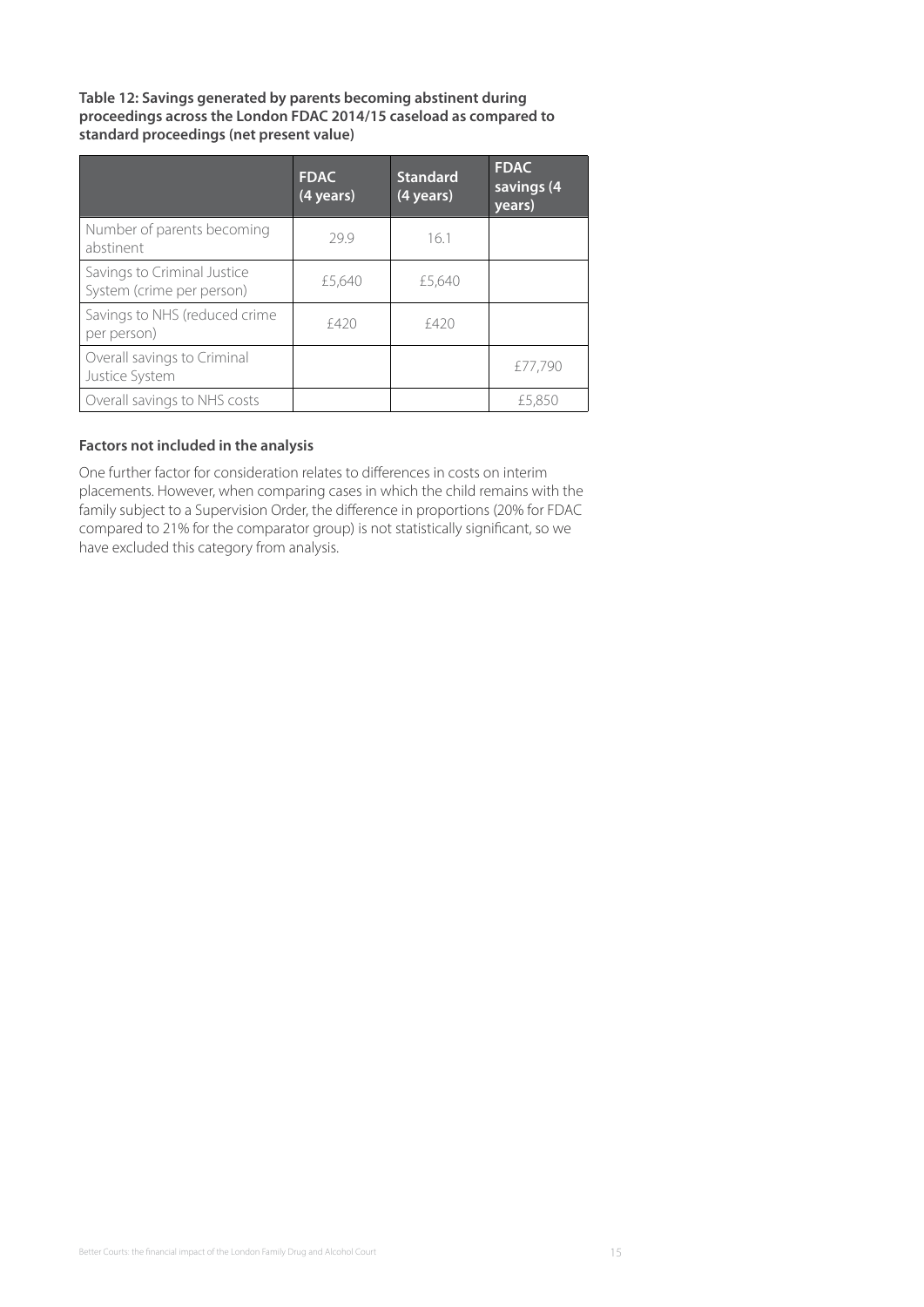# **ANNEX 1: ASSESSING DIFFERENCES IN CASES ACHIEVING SATISFACTORY REUNIFICATIONS**

Our starting point for the assessment is to note a difference in the proportion of cases in which there is a return to parents for FDAC cases compared to the comparator group, as shown in table A1.1.

#### **Table A1.1 Proportion of reunifications**

| <b>Cohort</b>                                 | <b>Placement</b> |                                             |  |
|-----------------------------------------------|------------------|---------------------------------------------|--|
|                                               | Sample size      | Cases where children<br>returned to parents |  |
| <b>FDAC</b>                                   |                  |                                             |  |
| Harwin et al, 2014: FDAC cohort (p6)          | 90               | 35.6%                                       |  |
|                                               |                  |                                             |  |
| Comparator                                    |                  |                                             |  |
| Harwin et al, 2014: comparison<br>cohort (p6) | 101              | 23.8%                                       |  |

However, the level of satisfactory reunifications should also be taken into account – that is, cases in which continued neglect or abuse no longer occurs. In a followup of cases one year on, the Brunel study examined a substantial majority of the cases in which reunification occurred for such outcomes, with results as shown in table A1.2 below.

**Table A1.2 Proportions of satisfactory reunifications** 

| <b>Cohort</b>                                 |             | Follow-up                          |                      |                                    |  |
|-----------------------------------------------|-------------|------------------------------------|----------------------|------------------------------------|--|
|                                               | Sample size | Maximum<br>possible sample<br>size | Sample size<br>ratio | $%$ of<br>satisfactory<br>outcomes |  |
| <b>FDAC</b>                                   |             |                                    |                      |                                    |  |
| Harwin et al, 2014: FDAC<br>cohort (p6)       | 24          | 32                                 | 0.75:1.00            | 74%                                |  |
|                                               |             |                                    |                      |                                    |  |
| Comparator                                    |             |                                    |                      |                                    |  |
| Harwin et al, 2014:<br>comparison cohort (p6) | 18          | 24                                 | 0.75:1.00            | 44%                                |  |

Note that the 'maximum possible sample size' for FDAC is 32 since this represents the initial sample size (90) multiplied by the returns to parents (35.6%), and similar logic applies to the comparator. By multiplying the proportion of satisfactory outcomes by the proportion of cases where there is a return to parents, we obtain estimates for the proportion of satisfactory reunifications in the FDAC and comparator cohorts.

The final stage is to collate and analyse the implications that follow from examining the two groups' proportion of satisfactory reunifications. Note that the effective sample size of the two cohorts is taken to be the initial cohort sample size (from table A1.1) scaled down by a ratio of one-quarter (the extent of missing data occurring, as assessed in table A1.2). A key assumption is that the missing data does not bias the calculated proportions of satisfactory outcomes among reunified families.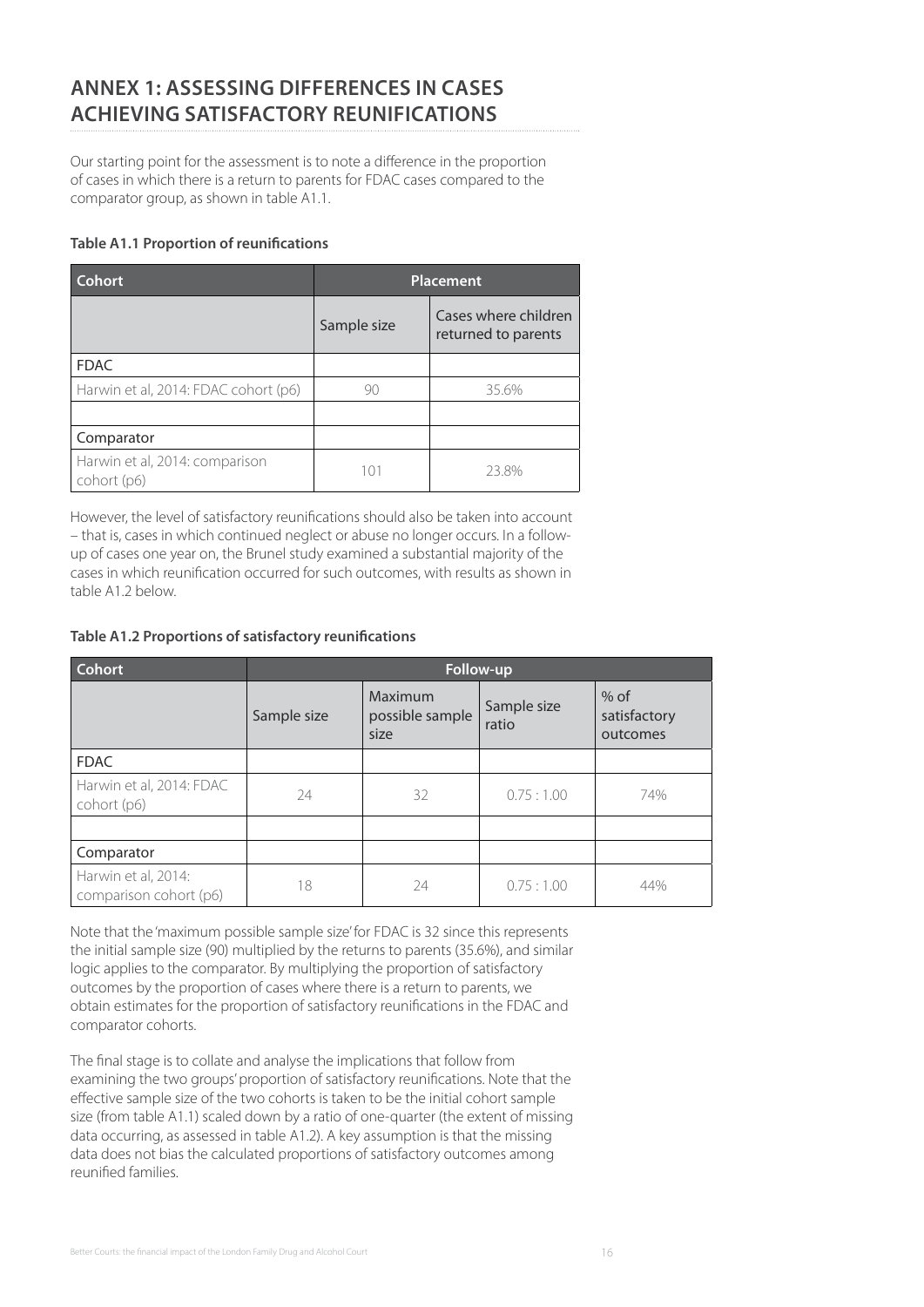Table A1.3 shows the proportion of satisfactory reunifications, which relates to the proportion of reunifications multiplied by the proportion of satisfactory outcomes.

**Table A1.3 Proportion of satisfactory reunifications** 

|                   | Satisfactory<br>reunifications as % all<br>cases | <b>Effective sample size</b> |
|-------------------|--------------------------------------------------|------------------------------|
| FDAC cohort       | 26.7%                                            | $67.5 = 0.75 * 90$           |
| Comparison cohort | 10.5%                                            | $75.8 = 0.75 * 101$          |
| Total             | 18.1%                                            | $143.3 = 67.5 + 75.8$        |

The standard t-statistic formula for comparing proportions is:

*(p1 – p2) / [(p) (1-p) (1/n1 + 1/n2)]1/2.* 

It follows that for respective probabilities 26.7% and 10.5% for FDAC and the comparator group, and respectively 67.5 and 75.8 cases each:

- ( $p1 p2$ ) is equal to 16.2%, and the weighted propoprtion, p is equal to 18.1%;
- The denominator is  $[(0.181) * (0.819) * (1/67.5 + 1/75.8)]1/2$ , equating to 0.0248; and
- The resulting t-statistic is 2.52, which is significant at a 95% confidence level for a two-tailed test, and significant at a 99% confidence level for a one-tailed test.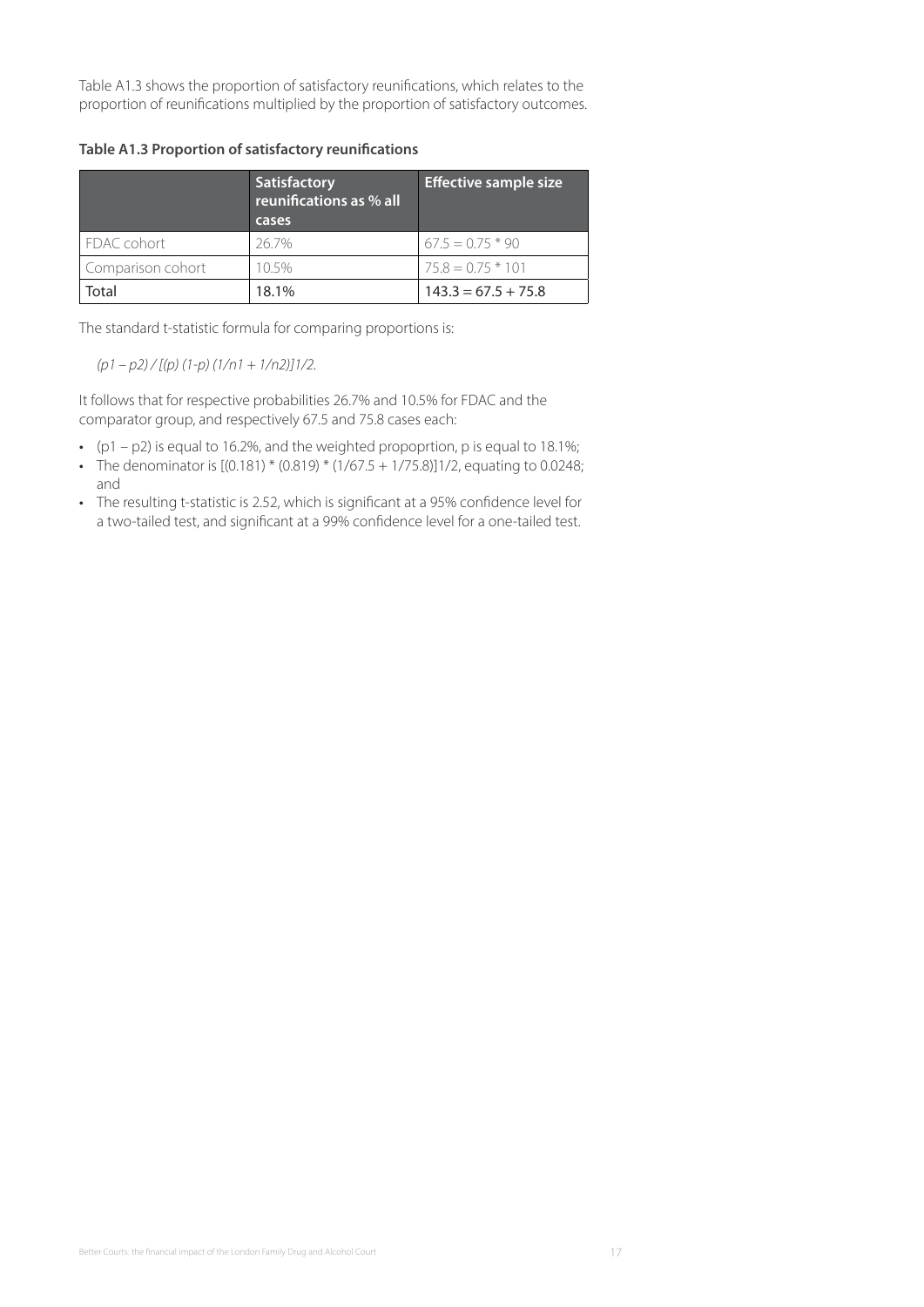# **ANNEX 2: DETAILS OF CALCULATIONS FOR SELECTED CATEGORIES**

#### **Substance abuse treatment**

A key issue is the average cost of drug/alcohol treatment for an individual parent per year. We derive a weighted average cost as shown in table A1.1 below.

#### **Table A2.1 Treatment costs for substance abuse per person**

|                                  |        | % FDAC<br>caseload | $%$ of<br>standard<br>caseload |
|----------------------------------|--------|--------------------|--------------------------------|
| Cost for drug treatment p.a.     | £3,000 | 39%                | 42%                            |
| Cost for alcohol treatment p.a.  | £1,800 | 16%                | 22%                            |
| Cost for combined treatment p.a. | £4,800 | 45%                | 36%                            |
| Average cost                     | £3,500 |                    |                                |

#### **Final care placements – cost per placement**

Based on data in Harwin et al (2014), the number of placements for children at the end of proceedings are set out below. Two children in miscellaneous category have been excluded, while those in temporary placements were allocated to their permanent placements.

#### **Table A2.2 Placements for all children at end of proceedings (FDAC and Comparator)**

|                                 | <b>Number</b><br>(FDAC) | <b>Number</b><br>(Comparator) | <b>Total</b> |
|---------------------------------|-------------------------|-------------------------------|--------------|
| At home                         | 53                      | 54                            | 107          |
| With relatives                  | 26                      | 34                            | 60           |
| Long-term foster care           | 13                      | 21                            | 34           |
| Looked after - residential care |                         |                               |              |
| Placement order - adoption      | 28                      | 4()                           | 68           |
| Total                           | 120                     | 151                           | 271          |

Source: adapted from Harwin et al (2014) p71

One point to note is that the proportion of cases involving children being moved out of their family is represented by the calculation (271 – 107)  $\div$  (271), which is approximately 60.5%.

The proportions of these placement categories, excluding those supported to stay at home, is set out in table A2.3 below.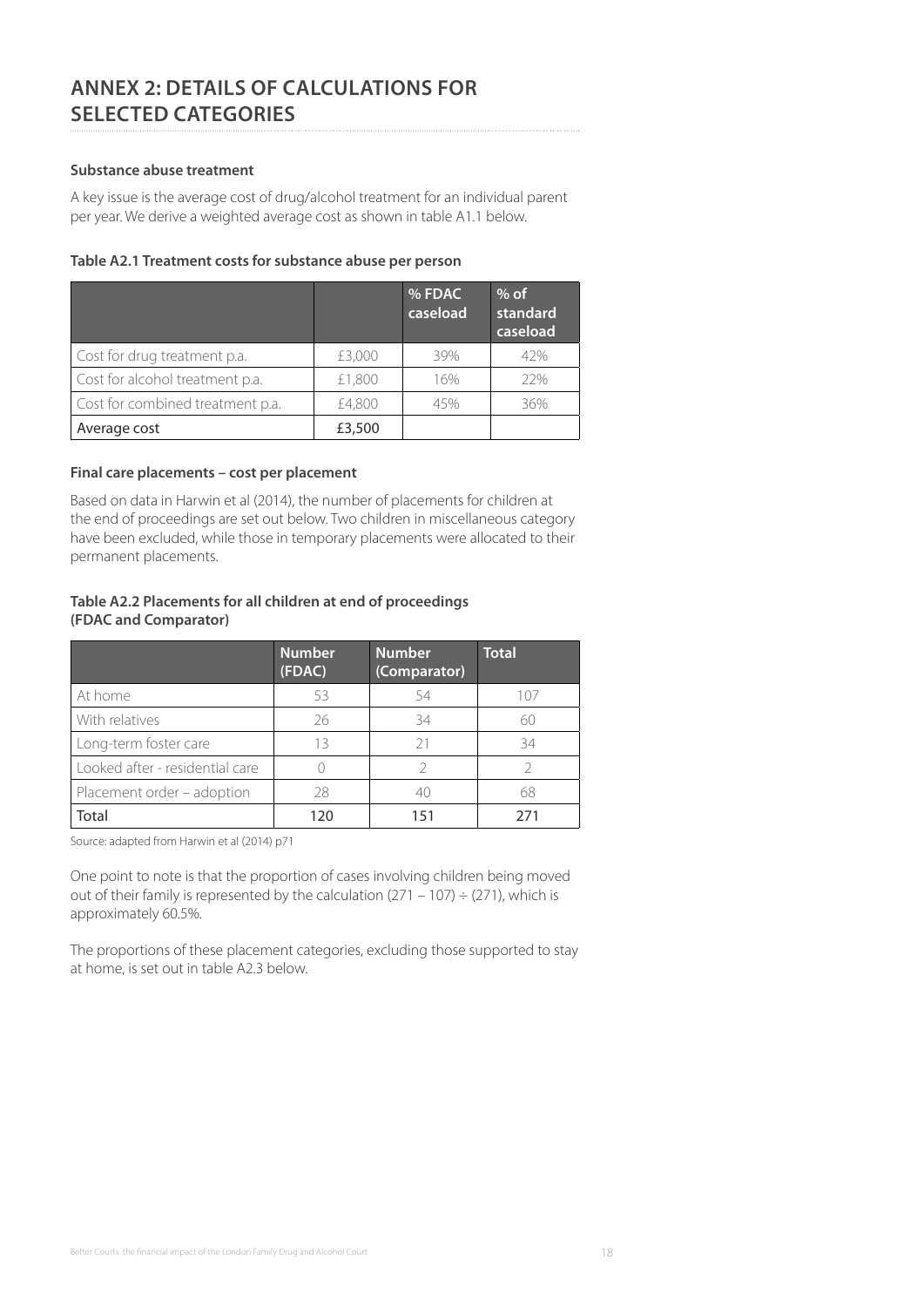#### **Table A2.3 Out-of-family placement proportions for children at end of proceedings**

|                                 | Number of<br>children | Proportion<br>(Average) |
|---------------------------------|-----------------------|-------------------------|
| With relatives                  | 60                    | 36.6%                   |
| Long-term foster care           | 34                    | 20.7%                   |
| Looked after - residential care | V                     | $1.2\%$                 |
| Placement order - adoption      | 68                    | 41.5%                   |
| Total                           | 164                   | 100.0%                  |

Source: adapted from table A2.2

The costs that accrue to each type of placement are as follows:

- With relatives £227 per week (relates to 'Children supported in families or independently' in London), Curtis (2014) (p89), which equates to £11,800 per year;
- Long-term foster-care £954 per week (relates to 'Children taken into care' in London), Curtis (2014) (p89), which equates to £49,610 per year;
- Looked-after residential care Curtis (2014) (p87) cites this as £2,974 per week, which equates to £153,240 per year;
- Adoption costs Curtis (2014) (p96 and p97) cites on-going costs as £7,430 per year, plus one-off costs relating to costs of adoption processes as £6,640, plus one-off inter-agency costs of £27,000.

This enables us to determine an initial assessment of average cost per child not successfully reunited with their parents as being of the order of £92,150 over four years, as shown in table A2.4 below.

#### **Table A2.4 Estimating average cost per out-of-family placement**

|                                 | <b>Number of</b><br>children | Proportion<br>(Average) | <b>One-off cost</b> | Cost per year<br>(ongoing) |
|---------------------------------|------------------------------|-------------------------|---------------------|----------------------------|
| With relatives                  | 60                           | 36.6%                   |                     | £11,800                    |
| Long-term foster care           | 34                           | 20.7%                   |                     | £49,610                    |
| Looked after - residential care |                              | 1.2%                    |                     | £154,650                   |
| Placement order - adoption      | 68                           | 41.5%                   | £33,460             | £7,430                     |
| Total                           | 164                          | 100.0%                  |                     |                            |
| Weighted average                |                              |                         |                     | £19,570                    |

However, though it is highly expensive, residential care occurs at a low though highly variable rate.**<sup>35</sup>** We have, therefore, assumed that the usage shown above should be adjusted so that all residential cases are instead undertaken through long-term foster care. This reduces our estimate of the average cost over four years to £87,025 – see table A2.5.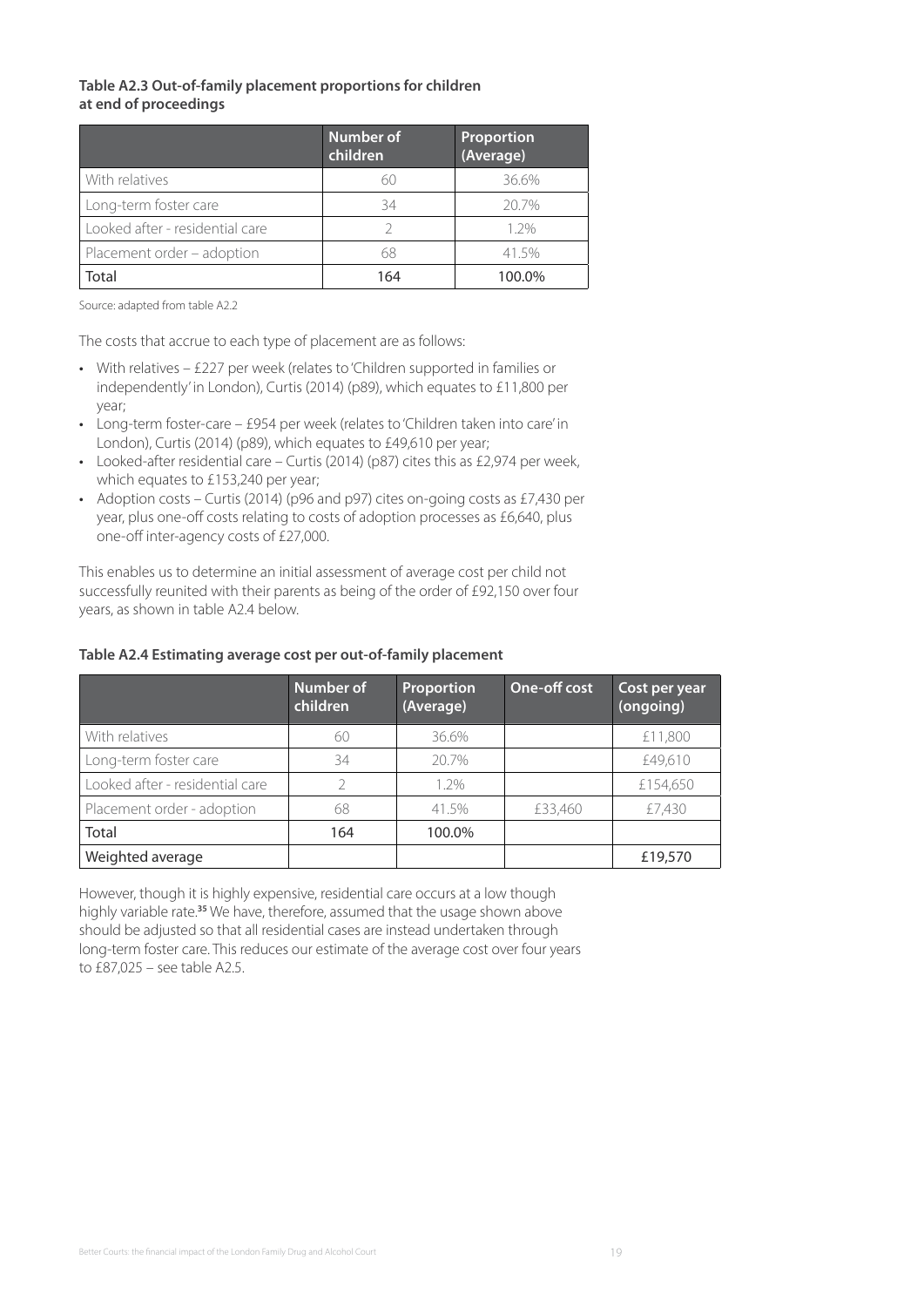#### **Table A2.5 Estimating average cost per out-of-family placement if no residential placements**

|                                 | Number of<br>children | <b>Proportion</b><br>(Average) | <b>One-off cost</b> | Cost per year<br>(ongoing) |
|---------------------------------|-----------------------|--------------------------------|---------------------|----------------------------|
| With relatives                  | 60                    | 36.6%                          |                     | £11,800                    |
| Long-term foster care           | 36                    | 22.0%                          |                     | £49,610                    |
| Looked after - residential care |                       | $0\%$                          |                     | £154,650                   |
| Placement order - adoption      | 68                    | 41.5%                          | £33,460             | £7,430                     |
| Total                           | 164                   | 100.0%                         |                     |                            |
| Weighted average                |                       |                                |                     | £18,290                    |

#### **Final care placements – changes in proportions of satisfactory reunifications and consequent financial implications**

There are two features of the numbers of reunified children that are of interest for this section.

- The difference in initial proportions of reunified cases for FDAC versus the comparator group is smaller than the difference in satisfactory reunified cases (perhaps reflecting a greater willingness to accept risk with respect to children in the comparator group).
- Levels of reunification are not static, and over time better reflect levels of risk faced by children. Lutman, E. and Farmer, E. (2013)**36** reports that 'almost twothirds' of cases involving reunified children break down within five years.

We therefore assume in estimating changes in the proportions of reunifications that all those children initially observed at risk of abuse or neglect within one year are removed from parents within five years.**<sup>37</sup>**

We assume that the court decision is made at the target point for length of care proceedings, namely at 26 weeks, so that placements are initiated at the start of month 7 within our five-year timescale. Data from Annex 1 suggests a trend in the proportion of reunified families, in which the initial gap in outcomes on reunification is 11.8% of families. In order to achieve a 16.2% gap some five years after the court decision, this implies a 0.9% increase each year, calculated as:  $(16.2\% - 11.8\%) \div (5 \text{ years}) = 0.9\%.$ 

#### **Figure1: Trends in the proportion of reunified families as a proportion of total cases**

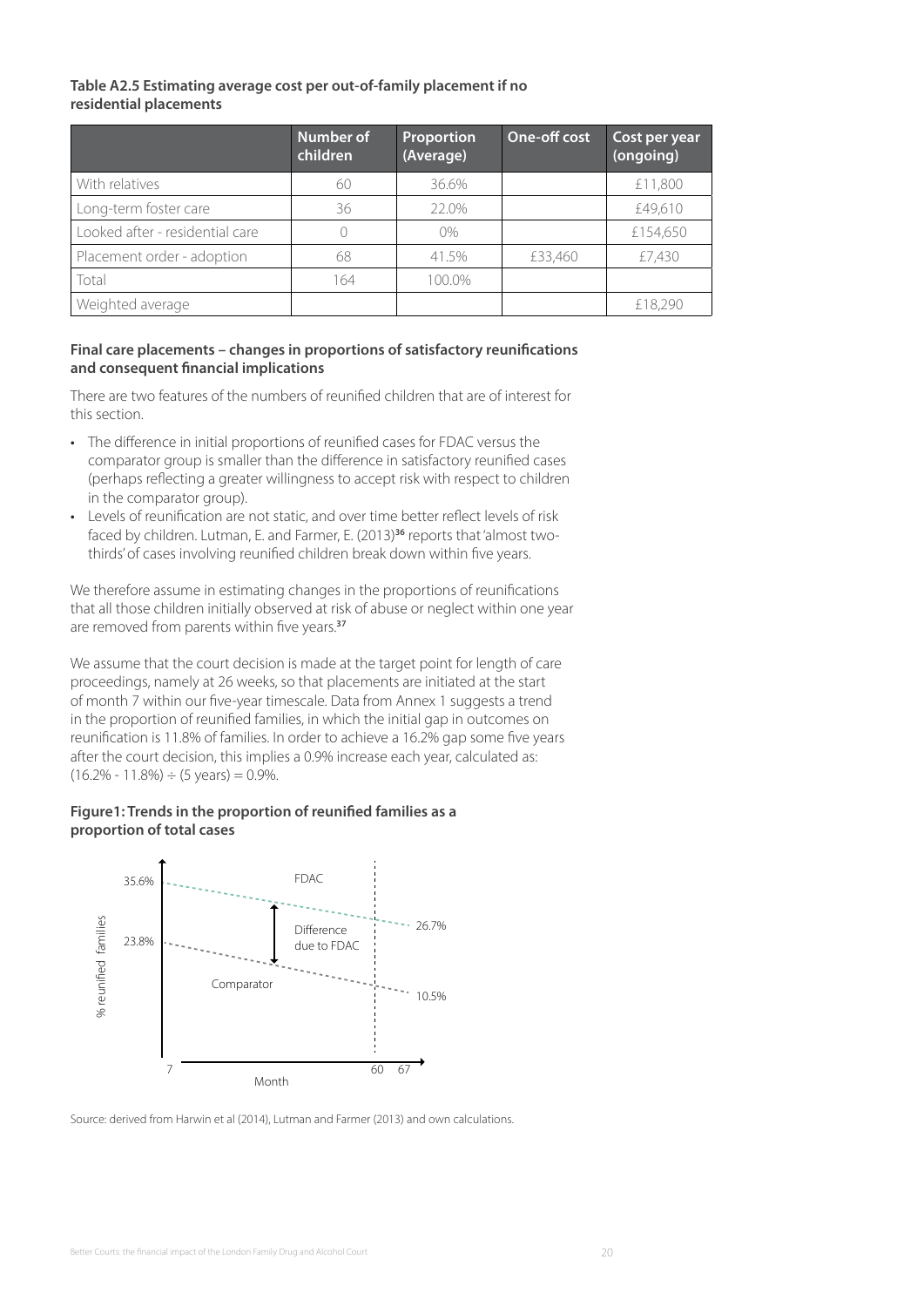Translated into outcomes for children, this equates to 7.7 more children reunified at the start of month 7 (since  $11.8\%$   $*$  46  $*$  1.41 = 7.7), rising to 10 more children reunified by month 55 (four years on from the court order), since 11.8% + 4 years \* 0.9% \* 46 cases \* 1.41 children = 9.9.

#### **Removals of subsequent children from parents who have previously had children removed**

There is a high risk that any future children of parents who have children removed will also be the subject of care proceedings – particularly in cases where substance misuse and other issues are not addressed over the course of proceedings.

Since 56% of FDAC cases involve the child being removed from the family, compared to 64% of the comparator group)**<sup>38</sup>**, this suggests that, for a cohort of 46 families, something like 26 mothers are at risk under FDAC, compared to 30 mothers for the comparator.

Our analysis in quantifying the extent of that risk draws on results from a 2015 working paper by Broadhurst et al of Manchester University.**<sup>39</sup>** This examines the likelihood of mothers who have had a child previously subject to care proceedings, to have a later child also subject to proceedings. Of a large Cafcass sample, 16.1% of mothers connected to care proceedings recorded a repeat episode, and of these 15.1% recorded a second repeat episode.

Our analysis proceeds on the basis of 16.1% being the 'standard' level of risk for a 1st repeat.

This relates to a scenario where substance misuse of the order of 75% of parents in the cohort takes place. To determine a value for the scenario where substance misuse among the parents is 60%, our assumptions are that:

- i. there is a linear relationship between substance abuse cessation and returning to court,
- ii. that with no substance abuse there would be no return to court occurring.



These assumptions enable us to determine the probability of return to court for FDAC when 60% substance abuse occurs. It represents the weighted sum (15/75 \* 0% returns + 60/75 \* 16.1% returns), which equates to 12.9%.

The probability of a child being removed from families is of the order of 60.5% according to our placements data (see calculations on p19).

We apply this proportion to the calculations above - 12.9% returns for FDAC versus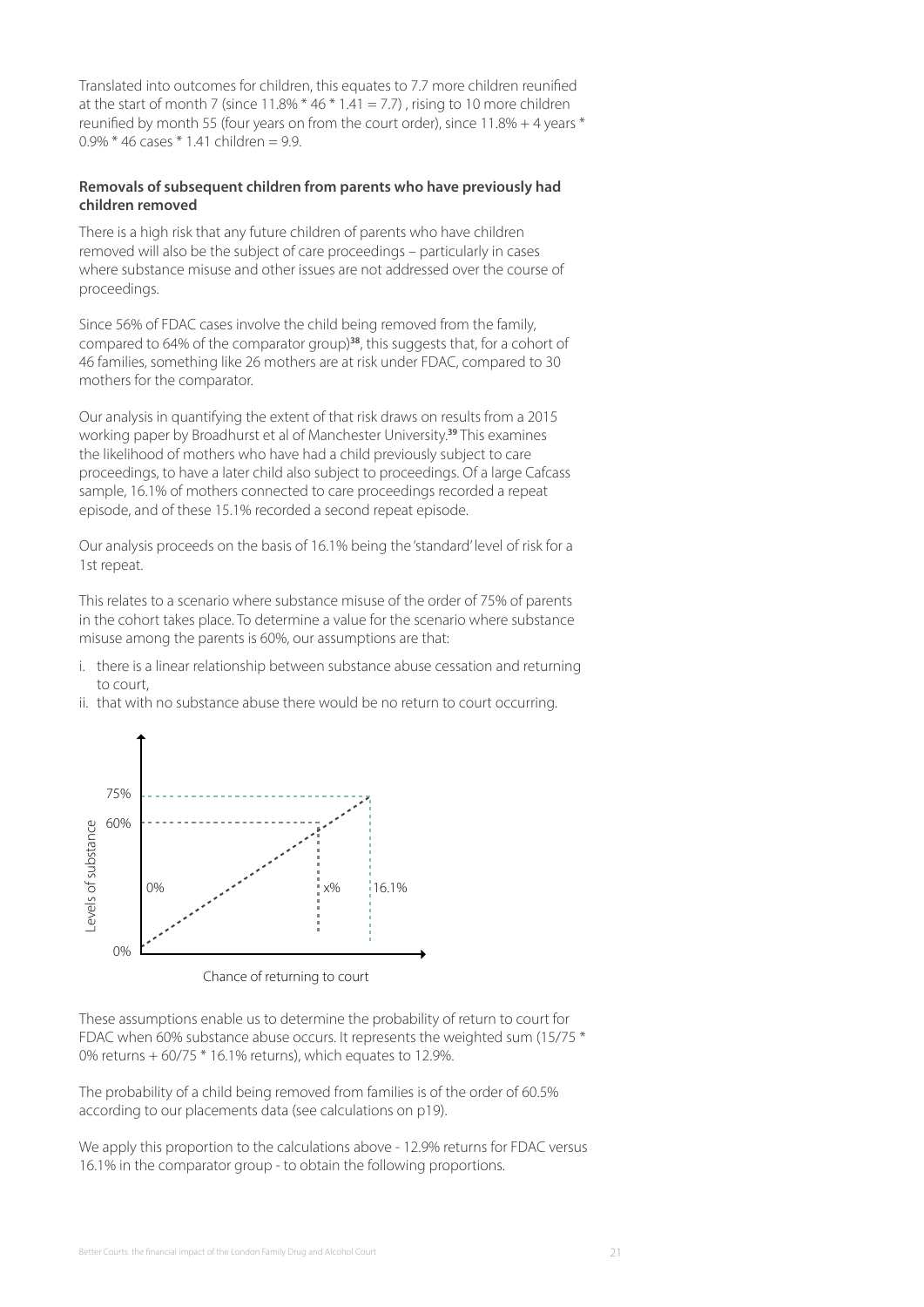#### **Table A2.7 Estimates of effects relating to repeat removals – 1st round of removals**

|                                                                                                                         | <b>FDAC</b> | <b>Standard</b><br>Proceedings |
|-------------------------------------------------------------------------------------------------------------------------|-------------|--------------------------------|
| Subsequent care proceedings for<br>mothers who have previously children<br>removed permanently (% of cohort)            | 12.9%       | 16.1%                          |
| Subsequent removals of children for<br>mothers who have previously had<br>children removed permanently (% of<br>cohort) | 7.8%        | 97%                            |

In order to determine the effects of the second round of removals, we multiply the values associated with Table A2.7 by a factor of 15.1%, as per the proportion set out on p22.

The analysis in Broadhurst et al (2015) also contains data on the time periods at which returns to court take place. These have been used to allocate savings over time in our model – some 4.5% of cases of repeat removals occur in timescales later than five years.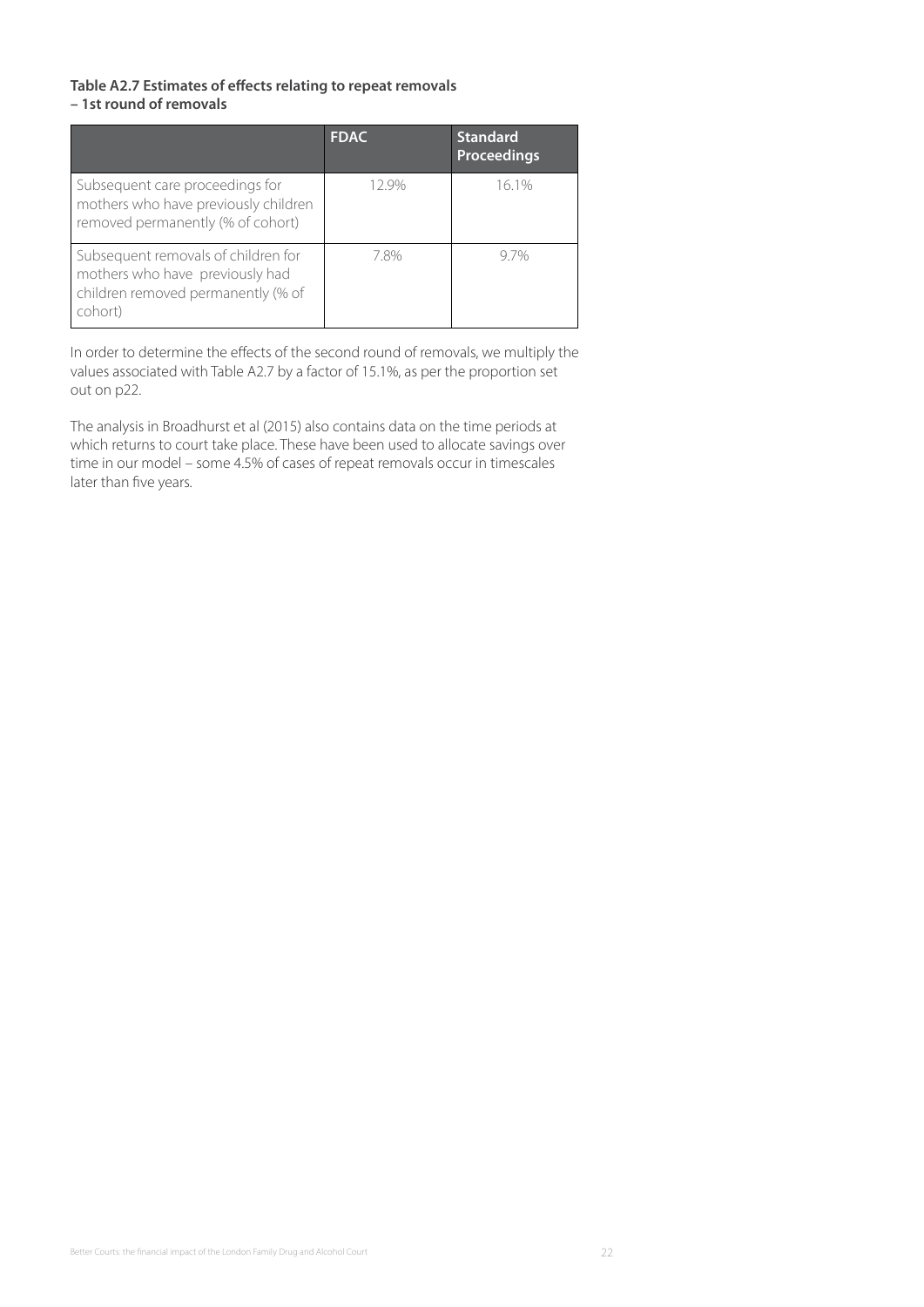# **ANNEX 3: AVERAGE FINANCIAL IMPACTS OF A SINGLE CASE**

Table A3.1 below sets out our estimates of the impact for a single case, on average, for the London FDAC 2014/15 caseload. Note that this is provided for illustrative purposes only. The actual impact will vary significantly between different cases based on the actual outcome achieved.

#### **Table A3.1 Short and medium term costs and savings (per case) generated by the London FDAC caseload in 2014/15 as compared with standard proceedings.**

|                      | <b>Cost Area</b>                                                                                         | <b>Organisation</b>                      | <b>Financial impact</b> |         |
|----------------------|----------------------------------------------------------------------------------------------------------|------------------------------------------|-------------------------|---------|
|                      |                                                                                                          | affected                                 | Costs                   | Savings |
| Proceedings-         | 1 - Direct costs of the FDAC service                                                                     | Local Authority                          | $-E12,170$              |         |
| related factors      | 2a - Reduced cost of local authority<br>legal representation                                             | Local Authority                          |                         | £4,390  |
|                      | 2b - Reduced cost of expert<br>witnesses and external assessments                                        | Local Authority<br>/ Legal Aid<br>Agency |                         | £1,955  |
| Post-<br>proceedings | 3 - Increased costs of support for<br>reunited families                                                  | Local Authority<br>/NHS                  | $-f460$                 |         |
| factors              | 4 - Increased cost of substance<br>misuse treatment for parents during<br>proceedings                    | <b>NHS</b>                               | $-E2,485$               |         |
|                      | 5 - Reduced cost of post-<br>proceedings care due to more<br>children being returned to their<br>parents | Local Authority                          |                         | £17,215 |
|                      | 6 – Reduction in numbers of<br>reunited families returning to court                                      | Local Authority                          |                         | £575    |
|                      | 7 - Reduction in numbers of parents<br>who go on to have subsequent<br>children removed                  | Local Authority                          |                         | £1,530  |
|                      | 8 - Reduced requirement for<br>post-proceedings substance abuse<br>treatment for parents                 | <b>NHS</b>                               |                         | £3,475  |
|                      | 9a - Reduced cost to the criminal<br>justice system of substance misuse<br>related crime                 | Criminal<br>Justice System               |                         | £1,690  |
|                      | 9b - Reduced cost to the NHS of<br>substance misuse related crime                                        | <b>NHS</b>                               |                         | £125    |
| <b>Total</b>         | Total net savings                                                                                        |                                          |                         | £15,850 |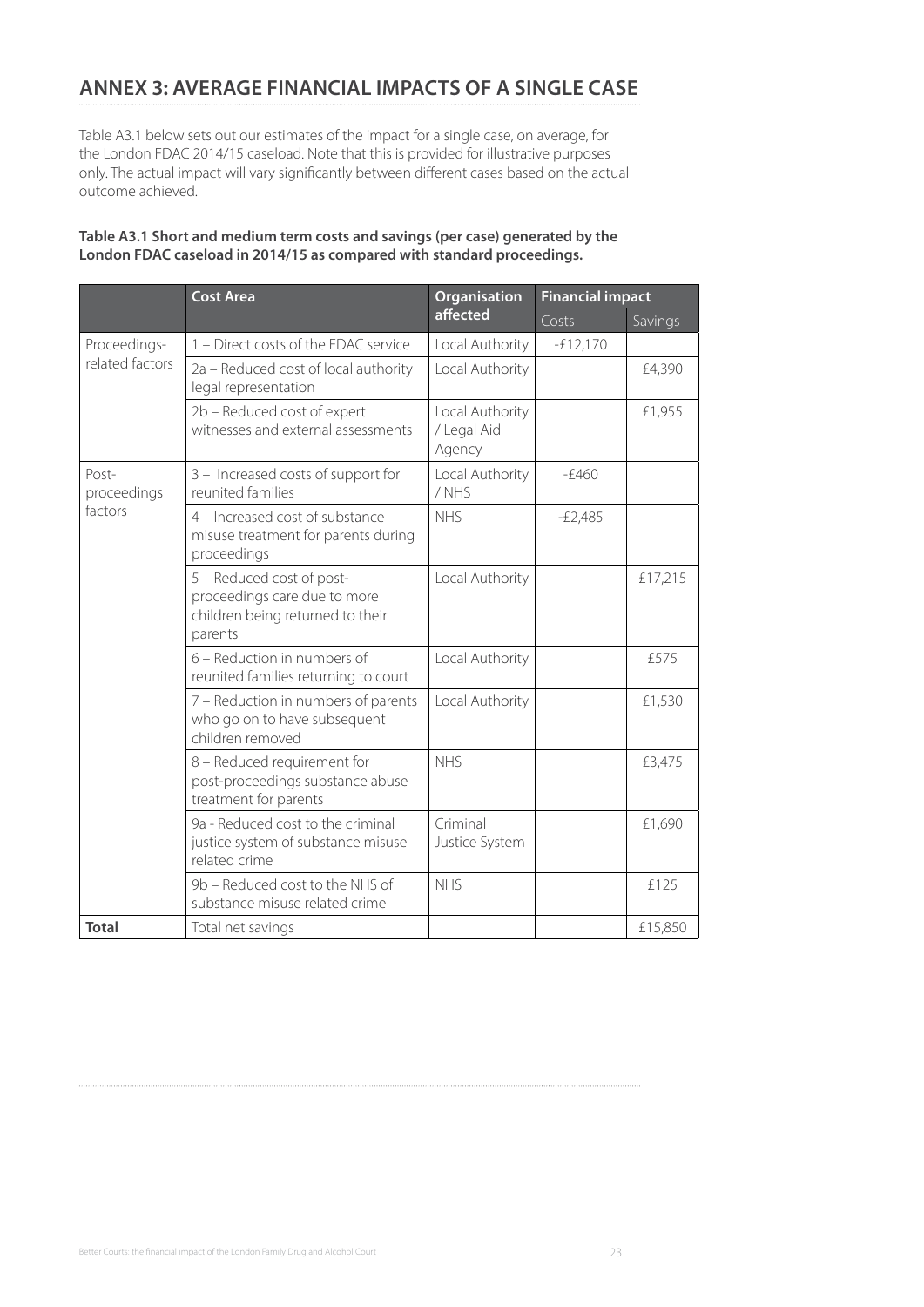# **ANNEX 4: OUTCOMES AND SAVINGS EFFECTS OVER TIME**

For our analysis we have:

- Allocated to year 1 all costs in respect of FDAC direct costs, local authority preproceedings and proceedings costs, and substance abuse treatment for parents during proceedings;
- Allocated placement costs according to calculations of placements per year; and
- Allocated equally between years 2 and 5 (in non-discounted terms) savings relating to (i) post-proceedings substance misuse treatment for parents and (ii) costs to the criminal justice system and the NHS of substance misuse-related crime.

The outcomes and differences in outcomes over time for FDAC and the comparator are shown in tables A4.1 and A4.2, and the associated net present value calculations are shown in table A4.3.

#### **Table A4.1 Outcomes for the children in London cohort based on impact equal to that observed in 2014 Brunel study – FDAC versus comparator over time**

|        | <b>Children residing</b><br>with family - FDAC | <b>Children residing</b><br>with family - standard<br>proceedings | <b>Difference</b> |
|--------|------------------------------------------------|-------------------------------------------------------------------|-------------------|
| Year 1 | (month 7 to<br>month 12) 23.0                  | (month 7 to month 12) 15.4                                        | 7.6               |
| Year 2 | 21.8                                           | 13.6                                                              | 8.2               |
| Year 3 | 20.7                                           | 11.9                                                              | 8.8               |
| Year 4 | 19.5                                           | 10.2                                                              | 9.3               |
| Year 5 | 18.4                                           | 8.5                                                               | 9.9               |
|        | Children removed<br>from family - FDAC         | Children removed<br>from family - standard<br>proceedings         | <b>Difference</b> |
| Year 1 | 41.7                                           | 49.3                                                              | $-7.6$            |
| Year 2 | 42.8                                           | 51.0                                                              | $-8.2$            |
| Year 3 | 44.0                                           | 52.7                                                              | $-8.8$            |
| Year 4 | 45.1                                           | 54.5                                                              | $-9.3$            |
| Year 5 | 46.3                                           | 56.2                                                              | $-9.9$            |

**Table A4.2 Estimated number of subsequent children who will removed from parents who have had children removed (proceedings or removals per year)**

|                     | Year 1 | Year <sub>2</sub> | Year 3 | Year <sub>4</sub> | Year 5 |
|---------------------|--------|-------------------|--------|-------------------|--------|
| Proceedings brought |        |                   |        |                   |        |
| FDAC.               | 09     | 1.2               | 0.7    | 0.4               | 0.3    |
| Comparator          | 1.4    | 1.7               | 1.1    | 0.6               | 0.4    |
| Children removed    |        |                   |        |                   |        |
| <b>FDAC</b>         | 0.6    | 0.7               | 0.4    | 0.3               | 0.2    |
| Comparator          | 0.8    | 1.0               | 0.6    | 0.4               | 0.3    |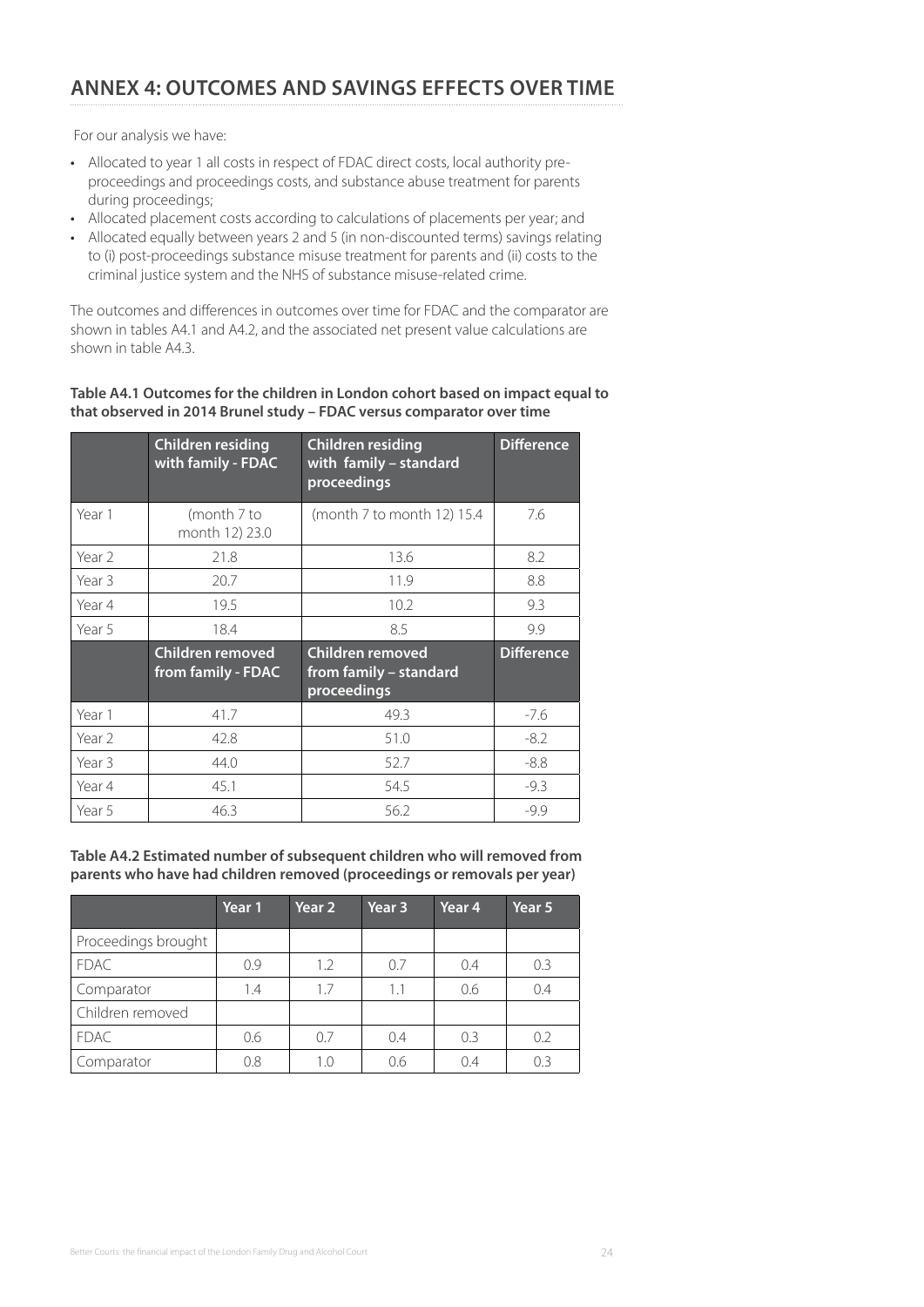#### **Table A4.3 Costs and savings of FDAC relating to cohort supported in Year 1 over time**

| <b>Issue</b>                                                                                                     | Year 1      | Year <sub>2</sub> | Year <sub>3</sub> | Year <sub>4</sub> | Year 5   |
|------------------------------------------------------------------------------------------------------------------|-------------|-------------------|-------------------|-------------------|----------|
| Proceedings-related factors                                                                                      |             |                   |                   |                   |          |
| 1 - Direct costs of the FDAC<br>service                                                                          | $-E559,770$ |                   |                   |                   |          |
| 2 - Reduced cost for<br>local authority legal<br>representation, expert<br>witnesses and external<br>assessments | £291,850    |                   |                   |                   |          |
| Post-proceedings factors                                                                                         |             |                   |                   |                   |          |
| 3 - Increased costs of support<br>for reunited families                                                          | $-E13,120$  | $-E5,925$         | $-E2,115$         |                   |          |
| 4 - Increased cost of<br>substance abuse treatment<br>for parents during<br>proceedings                          | $-E114,310$ |                   |                   |                   |          |
| 5 - Reduction in numbers of<br>reunited families returning to<br>court                                           |             | £6,980            | £6,745            | £6,515            | £6,295   |
| 6 - Reduced cost of post-<br>proceedings care due to<br>more children being returned<br>to their parents         | £175,520    | £147,440          | £152,210          | £156,490          | £160,300 |
| 7 - Reduction in numbers<br>of parents who go on to<br>have subsequent children<br>removed                       | £19,475     | £23,280           | £14,175           | £8,335            | £5,175   |
| 8 - Reduced requirement for<br>post-proceedings substance<br>abuse treatment for parents                         |             | £42,065           | £40,640           | £39,270           | £37,940  |
| 9a - Reduced cost to the<br>criminal justice system of<br>substance misuse related<br>crime                      |             | £20,460           | £19,770           | £19,100           | £18,460  |
| 9b - Reduced cost to the NHS<br>of substance misuse related<br>crime                                             |             | £1,540            | £1,490            | £1,440            | £1,390   |
| Financial impact relating to<br>cohort during given year                                                         | $-E200,355$ | £235,840          | £232,910          | £231,150          | £229,565 |

Over five years the total net financial saving relating to the cohort supported by FDAC in Year 1 is of the order of £729,000.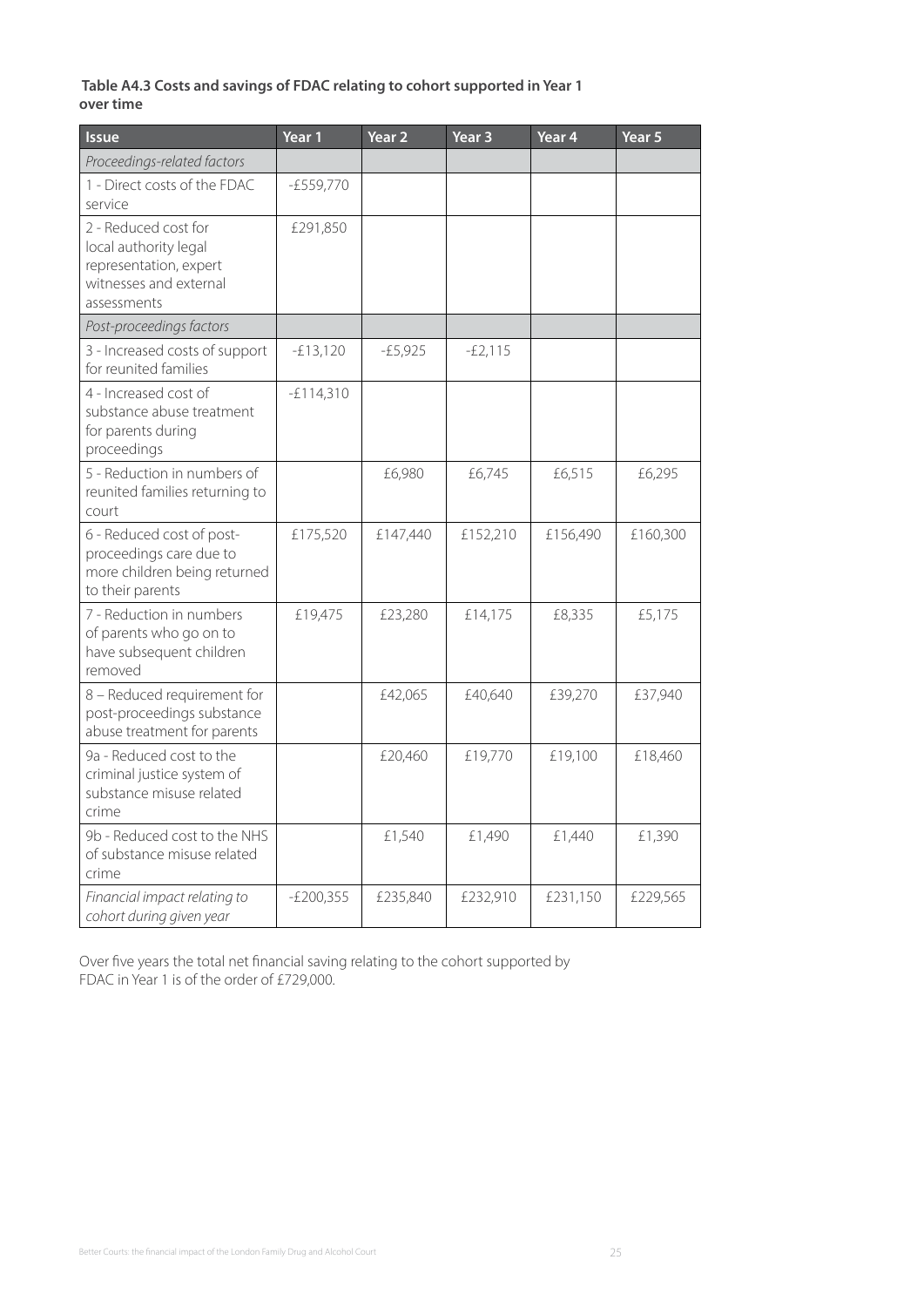### **ENDNOTES**

- 1. Harwin, J., Alrouh, B., Ryan, M. and Tunnard, J. (2014) *Changing Lifestyles, Keeping Children Safe: an*  evaluation of the first Family Drug and Alcohol Court (FDAC) in care proceedings, Brunel University (for details of the methodology of this study see pages 22 to 26). Note that although this study includes FDAC costs data, this was not utilised by us for this report as more up to date alternative information was available.
- 2. As data on substance misuse was incomplete, however, this result should be treated with caution.
- 3. See Annex 1 for calculations
- 4. 'HM Treasury (2013) *The Green Book: appraisal and evaluation in central government'*, London: HM Treasury
- 5. Curtis, L. (2014) *Unit cost of health and social care,* Canterbury: Personal Social Services Research Unit
- 6. Solis, J., Shadur, J. Burns, A., Hussong, A. (2012) Understanding the diverse needs of children whose parents abuse substances, Current Drug Abuse Reviews 5(2) pp. 135-147
- 7. Bancroft, A., Wilson, S., Cunningham-Burley, S., Backett-Milburn, K. and Masters, H. (2004) *The effect of parental substance abuse on young people,* London: Joseph Rowntree Foundation
- 8. Of which savings to the Ministry of Justice may be of the order of £29,500 p.a., if savings from reduced crime follow the same pattern as general expenditure on criminal justice with a 38% proportion (derived from NAO (2014) *The criminal justice system: landscape review,* London: NAO and local authority expenditure statistics).
- 9. Source: Personal Communication with Steve Bambrough, Tavistock and Portman NHS Trust
- 10. Source: p21 of Ernst and Young with Ryan Tunnard Brown (2012) *FDAC development project: options for sustainability and roll-out,* London: Ernst and Young with with Ryan Tunnard Brown
- 11. This 'top-down' approach to unit costs has disadvantages in particular, it does not identify what drives costs, and cannot be used to reliably forecast how costs might rise or fall as a result of changes in the way that people use services. For our purposes, however, these are outweighed by its strengths - ready availability of data and simplicity. Although a 'bottom-up' approach was deployed in Harwin et al (2014), in addition to a 'top-down' perspective, an update has not been attempted for this report. Rather than looking at the efficiency with which FDAC inputs are utilised or the drivers of FDAC costs over time, this analysis seeks to understand the effects of the *impacts* that a given set of FDAC inputs and costs has accomplished.
- 12. Ernst & Young and Ryan Tunnard Brown (2012) *FDAC development project: options for sustainability and roll out – final report,* London: Ernst & Young and Ryan Tunnard Brown
- 13. The Ernst & Young and Ryan Tunnard Brown (2012) report also contains an assessment relating to legal representation in the comparator group – however this data pre-dates important changes to legal practice, and so has not been used in this report
- 14. Reported in Rothera and Ryan (2014) (p62) (Islington and Camden), the South London Care Proceedings Project (Ranshaw et al, 2015) (p21 and p25) (Lambeth and Lewisham), and Beckett et al (2013) (p16) (Hammersmith and Fulham, Kensington and Chelsea, and City of Westminster)
- 15. Based on the cost of an independent social worker assessment of some £1,220. This is very likely to be an under-estimate of true external assessment costs, as the cost of adult psychiatric reports is one-third higher, and the cost of psychological reports is almost double. However the proportions of such reports is not known.
- 16. Treatment for alcohol and drug dependency is covered elsewhere in this report
- 17. It could be argued that since the proportions are not statistically significant, this category should be deleted from the analysis. Such a step would, however, over-state the benefits of FDAC, since the levels of safe and secure re-unifications are significant, and are included in the analysis at a later point in this study.
- 18. Source: Unit cost of care planning (Curtis 2014) (p107); unit cost of support (£1,750) (mid-way point of low and medium needs) (Curtis 2014) (p100); unit cost of CAMHS (£4,160) (median cost per contact of £240 as per CAMHS benchmarking study 2013); unit cost of parenting programmes (£890) (Curtis 2014) (p104).
- 19. Calculated from: 53 children out of 120 for FDAC versus 54 children out of 151 for the comparator group, set out in Harwin et al (2014) p71
- 20. Farmer, E. & Lutman, E. (2010) *Case management and outcomes for neglected children returned to their parents: a five year follow-up study,* Research brief 214, London: Department for Children, Schools & Families
- 21. This may well *underestimate* the rate of removals. Our calculation of 'satisfactory reunifications' for the comparator group at the one-year follow-up was 10.5% (see Annex 1, p17). Yet, applying Lutman and Farmer's discounting factor of 2/3rds to the 23.8% of cases set out in table A1.1 (p16), implies only 8% of cases remain as reunified cases.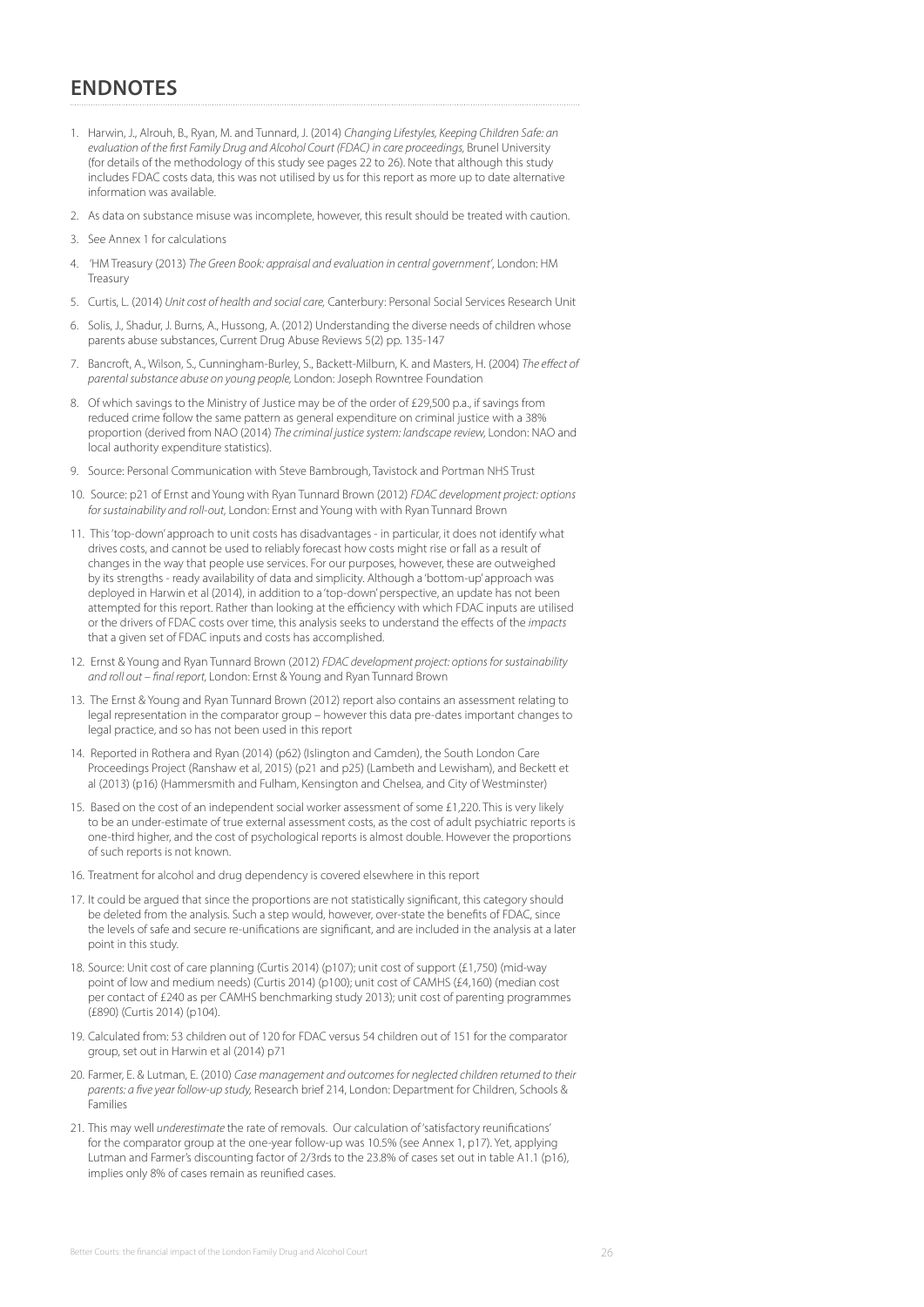- 22. The main effect of FDAC is in influencing whether the child is able to return safely and securely to their parent, rather than their type of placement if this is not possible.
- 23. Percentages calculated as proportion of all cases excluding those where child remains at home subject to a Supervision Order
- 24. This is lower than the full potential which is only reached half-way through year 6
- 25. 2.3 children rather than apparent sum of 2.4 children due to rounding error
- 26. [www.legislation.gov.uk/ukdsi/2015/9780111127490](http://www.legislation.gov.uk/ukdsi/2015/9780111127490)
- 27. Placement costs will also be incurred as a result of at least some returns to court. However, such costs are already included within the analysis of savings on placements set out in pages 12 to 15 of this report.
- 28. These proportions are the inverse of the 44% and 36% retained with the family (see page 8)
- 29. Broadhurst, K. et al (2015) *Connecting events in time to identify a hidden population: birth mothers and their children in recurrent care proceedings in England*, draft working paper, University of Lancaster
- 30. Based on a proportion of 60.5% of cases involve removal of the child from the family, see Annex 2
- 31. This is a significant underestimate as it excludes costs related to legal aid and court services costs.
- 32. Mothers undergoing repeat removals are likely to have children removed shortly after birth. Therefore, we have assumed that children removed are immediately placed for adoption.
- 33. Five year recovery rates for those taking alcohol treatment are of the order of 56% calculated as (64.9 - 28.7) ÷ 64.9, according to data from Table 3 of Dawson, D., Grant, B., Stinson, F., Chou, P., Huang, B., and Ruan, J. (2005) Recovery From DSM–IV Alcohol Dependence: United States, 2001–2002, Addiction (100) pp. 281-292. Hence the average level of need for treatment over 5 years is 72% =  $\frac{1}{2}$  \* (100% + (100% - 56%)), and this implies that on average over five years the cohort receives  $5 * 72\% = 3.6$  years of treatment
- 34. National Treatment Agency (2012) *Estimating the crime reduction benefits of drug treatment and recovery,* National Treatment Agency
- 35. and consequently has disproportionate and potentially misleading effects on estimates of weighted average costs
- 36. Lutman, E. and Farmer, E. (2013) What contributes to outcomes for neglected children who are reunified with their parents? Findings from a five-year follow-up study, *British Journal of Social Work,* 43(3) pp559-78.
- 37. This may well underestimate the rate of removals. Our calculation of 'satisfactory reunifications' for the comparator group at the one-year follow-up was 10.5% (see Annex 1, p17). Yet, applying Lutman and Farmer's discounting factor of 2/3rds to the 23.8% of cases set out in table A1.1 (p16), implies only 8% of cases remain as reunified cases.
- 38. These proportions are the inverse of the 44% and 36% retained with the family (see page 8)
- 39. Broadhurst, K. et al. (2015) *Connecting events in time to identify a hidden population: birth mothers and their children in recurrent care proceedings in England, draft working paper,* University of Lancaster